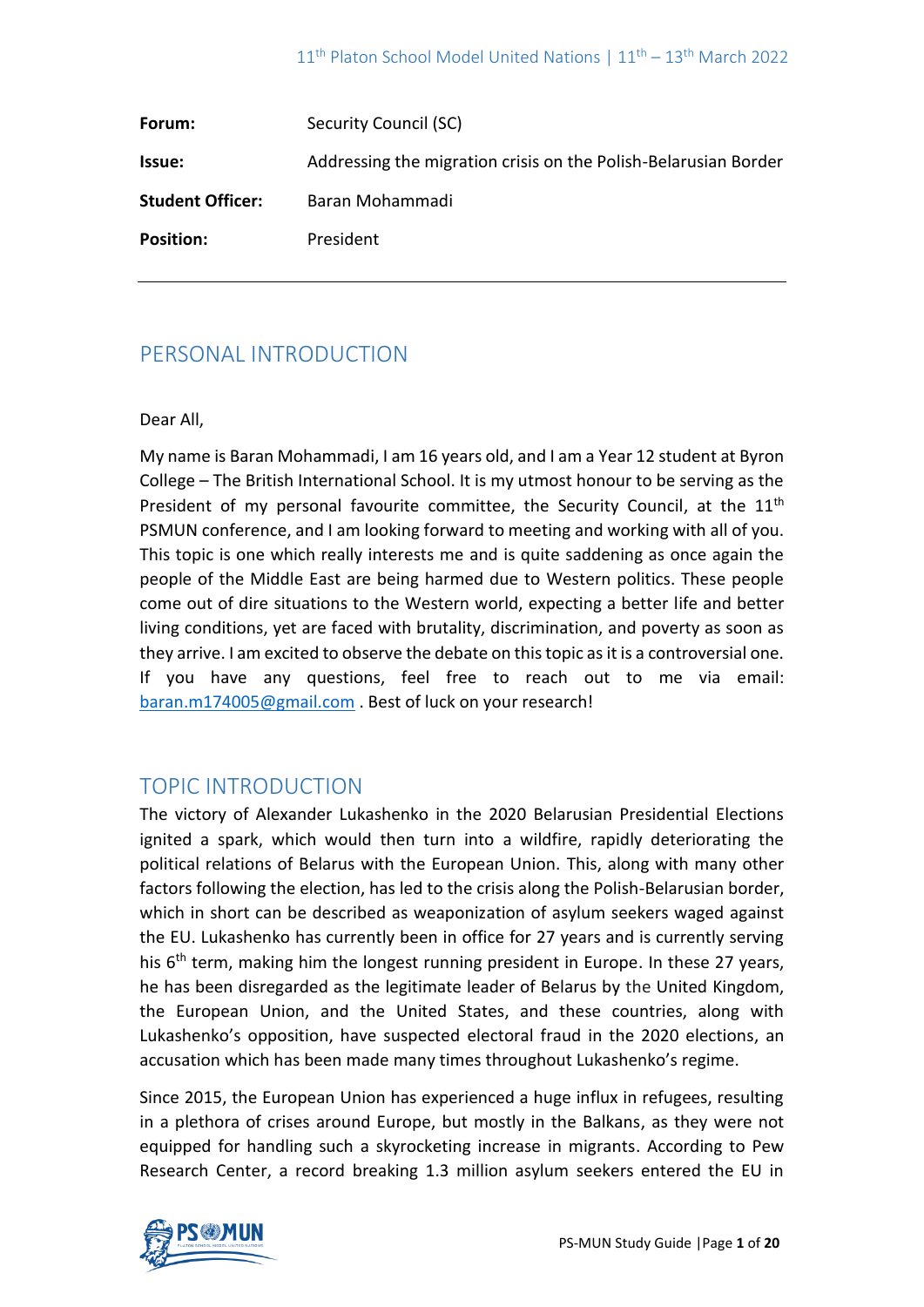2015<sup>1</sup>. Refugees usually came from countries such as Iraq, Yemen, Syria, Afghanistan, Iran, and some central African countries, escaping dire situations of conflict such as the rule of the Islamic State in Iraq and Syria. As a result of the incursion of asylum seekers, the EU imposed more restrictive laws for migration, and many borders were closed off for refugees to prevent them from further entering Europe. Even though the living conditions for refugees were not adequate in the South-Eastern European countries (which is where most of them entered Europe from), the EU did manage to control the number of migrants entering and leaving.

The Ryanair flight 4978 incident of 23<sup>rd</sup> May 2021 caused a butterfly effect which led to the border crisis. In this incident, a regularly scheduled Ryanair flight from Athens, Greece, to Vilnius, Lithuania, was steered off of its route by the Belarusian Government Air Force to land in Minsk, Belarus, where an opposition journalist named Roman Protasevich, and his girlfriend were arrested and detained by Belarusian police on the grounds of being on the national wanted list for "crimes against the state". Lukashenko offered no further explanation on the arrest, claiming that what he did was legal. Of course, this was not tolerated by the EU and the United States, both who condemned his actions and planned to impose economic sanctions on Belarus. In retaliation, Lukashenko threatened to flood the EU with drugs and migrants, saying: "We stopped drugs and migrants. Now you will eat them and catch them yourselves."<sup>2</sup>

Unfortunately, this was not an empty threat. From July 2021 onwards, Belarus started forming connections with Middle Eastern airlines, and had made the visa process for Middle Easterners entering Belarus extremely easy and accessible. Fraudulent advice for crossing borders in the EU was given out in social media groups suspect of receiving funds from Belarus. Migrants who had arrived at Belarus were allegedly instructed on how to trespass the EU borders by the authorities, and migrants have even claimed that the authorities provided them with wire cutters. At the Poland-Belarus border, however, the situation escalated at a large scale. Migrants who did not make it past the border were forced to stay in Belarus by the authorities, and many of them were assaulted and treated inhumanely by the police. Polish humanitarian aid for the refugees was also blocked by Belarusian authorities. This has resulted in many spurs of violence across the 3 parties. As of the present day, 17 refugees and migrants are either missing or dead and 2 Polish officials have been killed. Poland has described the situation as hybrid warfare and has declared a state of emergency. Middle Eastern airlines including Emirates have barred citizens of Iraq, Syria, and Yemen from entering flights to the EU and Belarus, even with the correct documentation. Nevertheless, the

<sup>2</sup> Evans, Joe. "Belarus Dictator Threatens to 'Flood Eu with Drugs and Migrants'." *The Week UK*, The Week, 28 May 2021, https://www.theweek.co.uk/news/world-news/europe/952979/belarusdictator-threatens-flood-eu-with-drugs-migrants-avoid-sanctions.



<sup>1</sup> "Record 1.3 Million Sought Asylum in Europe in 2015." *Pew Research Center's Global Attitudes Project*, Pew Research Center, 20 Aug. 2020.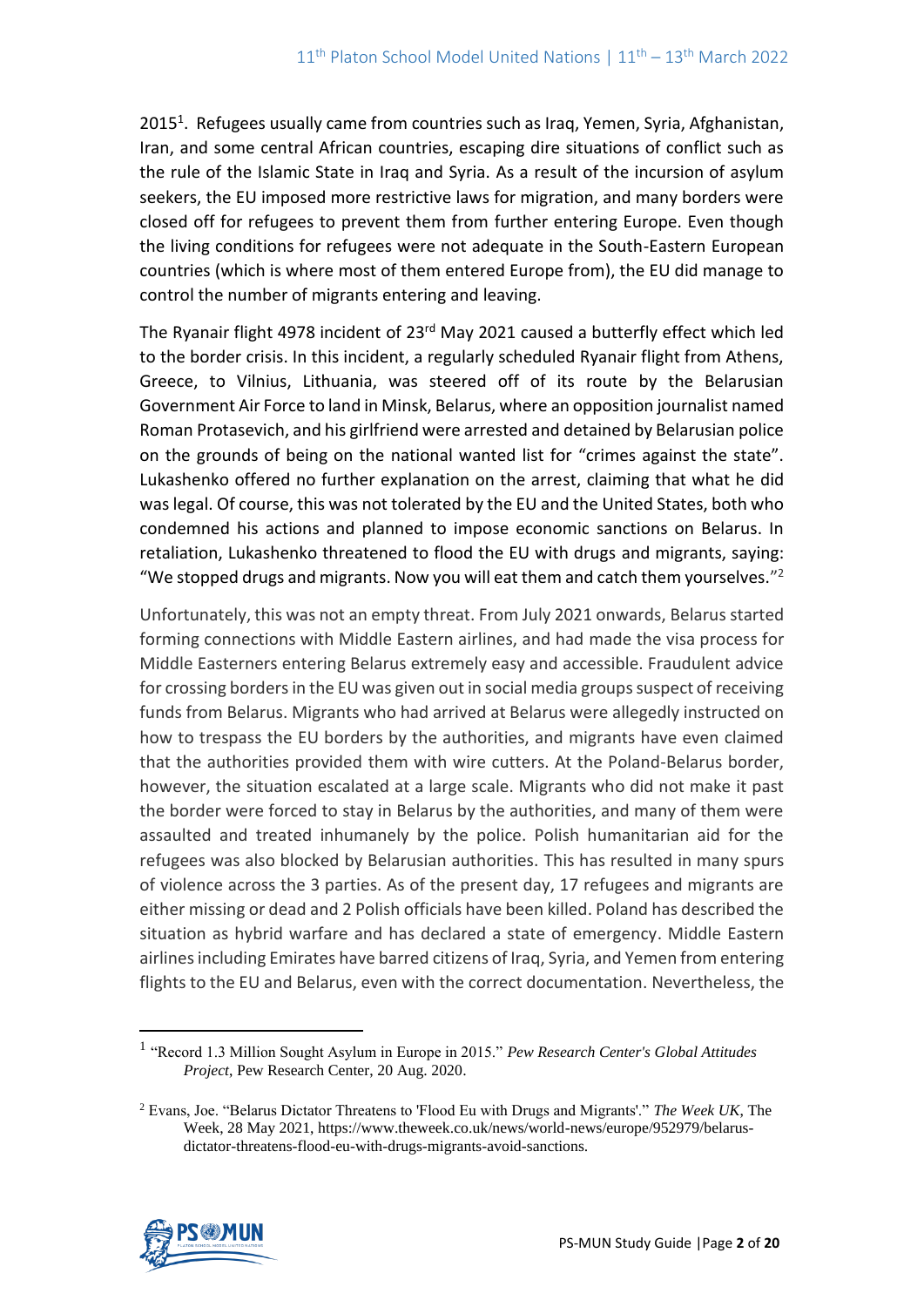situation remains unstable and is in a state of dire urgency, as innocent and vulnerable people are the ones harmed in the end.

# DEFINITION OF KEY TERMS

## Asylum Seeker

Someone who leaves their own country, often for political reasons or because of war, and who travels to another country hoping that the government will protect them and allow them to live there. The difference between an asylum seeker and a refugee is only a judicial one $3$ .

# Electoral fraud

Electoral fraud involves illegal interference with the process of an election, either by increasing the vote share of a favoured candidate, depressing the vote share of rival candidates, or both<sup>4</sup>.

#### **Sanctions**

An action that is taken or an order that is given to force a country to obey international laws<sup>5</sup>. There are three types of sanctions: economic sanctions, in which trade is limited or economic aid is barred for that country; military sanctions, which may be in a form of an arms embargo or military strikes; and diplomatic sanctions, in which diplomatic visits are cancelled and/or limited to indicate dissatisfaction without the involvement of economic or political relations.

## Civil conflict

Violence between many parties within the same area<sup>6</sup>.

<sup>6</sup> "Civil Conflict Definition and Meaning: Collins English Dictionary." *Civil Conflict Definition and Meaning | Collins English Dictionary*, HarperCollins Publishers Ltd, www.collinsdictionary.com/dictionary/english/civil-conflict.



<sup>3</sup> "Asylum Seeker." *Cambridge Dictionary*, dictionary.cambridge.org/dictionary/english/asylumseeker.

<sup>4</sup> Jones, Douglas W. "Threats to Voting Systems." *Douglas W. Jones on Threats to Voting Systems*, 7 Oct. 2005, homepage.divms.uiowa.edu/~jones/voting/nist2005.shtml.

<sup>5</sup> "Sanction Definition & Meaning." *Merriam-Webster*, Merriam-Webster, www.merriamwebster.com/dictionary/sanction.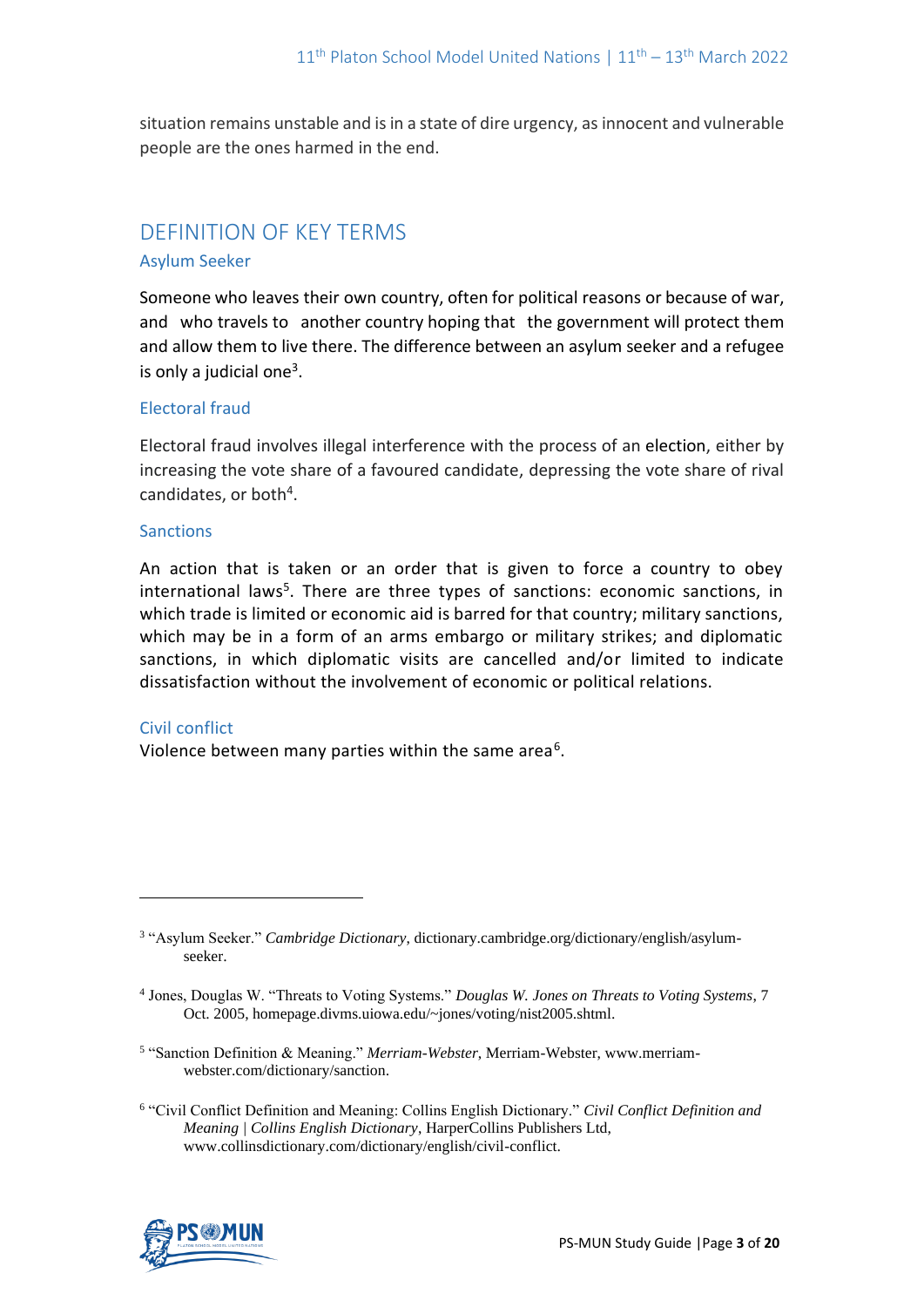## Human trafficking

Human trafficking is a form of modern-day slavery involving the illegal transport of individuals by force or deception for the purpose of labour, sexual exploitation, or activities in which others benefit financially<sup>7</sup>.

#### Drug trafficking

Drug trafficking is a global illicit trade involving the cultivation, manufacture, distribution and sale of substances which are subject to drug prohibition laws<sup>8</sup>.

#### Hybrid warfare

Hybrid warfare entails an interplay or fusion of conventional as well as unconventional instruments of power and tools of subversion. These instruments or tools are blended in a synchronised manner to exploit the vulnerabilities of an antagonist and achieve synergistic effects<sup>9</sup>. In this case, Belarus is weaponizing migrants against the EU as a form of hybrid warfare.

# BACKGROUND INFORMATION

## The regime of Alexander Lukashenko

On the 8th of December 1991, the Belavezha accords were signed by the chairmen of the Supreme Soviets of Russia, Ukraine, and Belarus, officially dissolving the Soviet Union, however, Belarus did not adopt a national constitution until March of 1994. In this new office, the chairman of the Supreme Soviet of Belarus was to be replaced by the President of Belarus, who would function as the country's democratically elected leader. On the 10<sup>th</sup> of July 1994, after two rounds of election, 39-year-old Alexander Lukashenko was appointed into office after securing 80% of the votes of the public, defeating 5 other candidates. Shortly after his inauguration, he was already proposing ideas of unionisation with Russia to the Federal Assembly of the Russian Federation, which is what gave rise to his opposition.

In 1996, only 2 years into his first term, deputies of the Supreme Council signed a petition to impeach Lukashenko on counts of violating the constitution. Lukashenko then held a referendum on the  $24<sup>th</sup>$  of November 1996, amending the constitution and addressing these claims. This amendment was passed and the one of the Supreme Council was rejected, but little did they know how much power Lukashenko obtained

<sup>9</sup> Bilal, Arsalan. "Hybrid Warfare – New Threats, Complexity, and 'Trust' as the Antidote." *NATO Review*, Nato Review, 30 Nov. 2021, https://www.nato.int/docu/review/articles/2021/11/30/hybrid-warfare-new-threats-complexityand-trust-as-the-antidote/index.html.



<sup>7</sup> Wooditch, Alese C. and Steverson, Leonard A. "Human trafficking". Encyclopedia Britannica, 22 Jan. 2021, https://www.britannica.com/topic/human-trafficking. Accessed 10 December 2021.

<sup>8</sup> "Drug Trafficking." *United Nations : Office on Drugs and Crime*, www.unodc.org/unodc/en/drugtrafficking/index.html.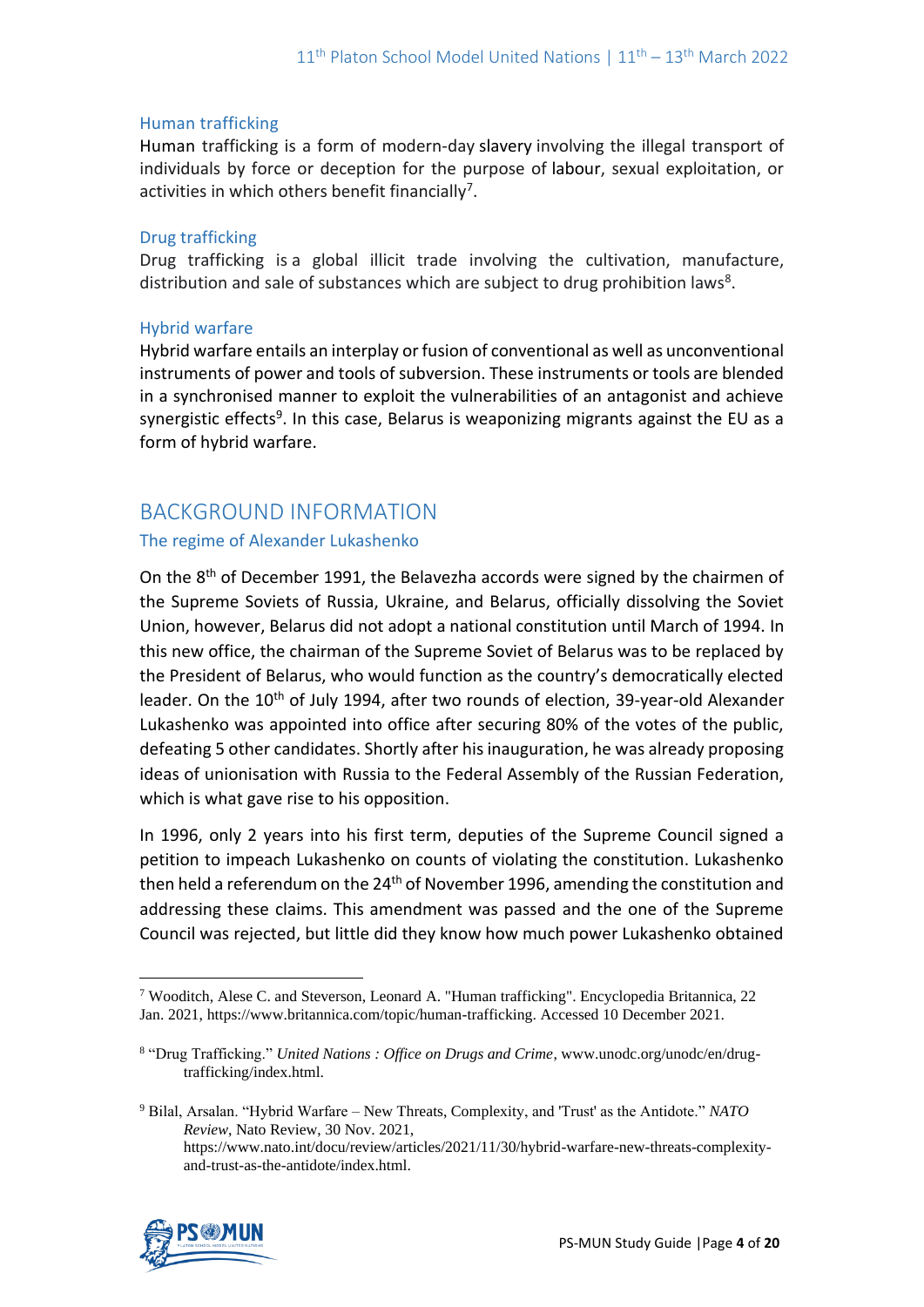from this amendment. He was given the right by constitution to dissolve the Supreme Council, which he eventually did, to get rid of opposition. Additionally, his term was extended by two years. These actions were heavily criticised by the USA and the EU.

Lukashenko served his second term from the 9<sup>th</sup> of September 2001, winning 75% of the votes. However, the Organisation of Security and Cooperation in Europe (OSCE) stated that this election "failed to meet international standards"<sup>10</sup>. Around this period, Belarus started developing strong relations with Iran and Iraq. Saddam Hussein was said to have a Belarusian passport, and arms deals between Belarus, Iran and Iraq angered the USA, which, along with its allies, turned more and more against Lukashenko, who in 2014, congratulated Syrian President Bashar al-Assad. The USA and EU imposed a travel ban on Lukashenko in 2006 after he held a referendum proposing to eliminate presidential term limits from the constitution, which is why he has already served six terms, and reinstated it in 2011. There was no sign of the removal of the travel ban in 2014.

Under Lukashenko's regime, which can easily be described as authoritarian, there has been an endless number of cases of political repression. Most recently however, after Lukashenko had been seemingly elected for a sixth term, mass protests broke out in Belarus, rejecting the results of the election in 2020. These protesters faced immense police brutality and were arrested and detained in Okrestino prison. Police were instructed to use lethal force and even kill protesters. However, the events that took place in Okrestino prison were far more sinister. On the  $1<sup>st</sup>$  of September 2020, the Office of the United Nations High Commissioner for Human Rights (OHCHR) announced that its offices had received over 450 cases of torture on the detainees at Okrestino. This included reports of sexual abuse on women and children, which Lukashenko denies, and claims were faked, despite medical records proving otherwise. Nevertheless, Lukashenko did admit to the torture at Okrestino detention centre in an interview with BBC news but claims that the detainees instigated violence and that the police were acting in self-defence.

# EU - Belarus relations

The political relations of the European Union and Belarus have been deteriorating with time. The EU has criticised the Belarusian government on several occasions for its totalitarianism and anti-democratic practices, repeatedly accusing Lukashenko of rigging elections. EU has also constantly condemned actions of Lukashenko, such as the Ryanair hijacking and the police brutality on protesters, saying that Minsk is breaching humanitarian law. Even though the EU had eased its sanctions on the Belarusian leader in 2015, after the 2020 elections, which were also deemed subpar

<sup>10</sup> "Lukashenko Claims Victory in Belarus Election." *USA Today*, Gannett Satellite Information Network, 10 Sept. 2001, usatoday30.usatoday.com/news/world/2001/09/09/belarus.htm.

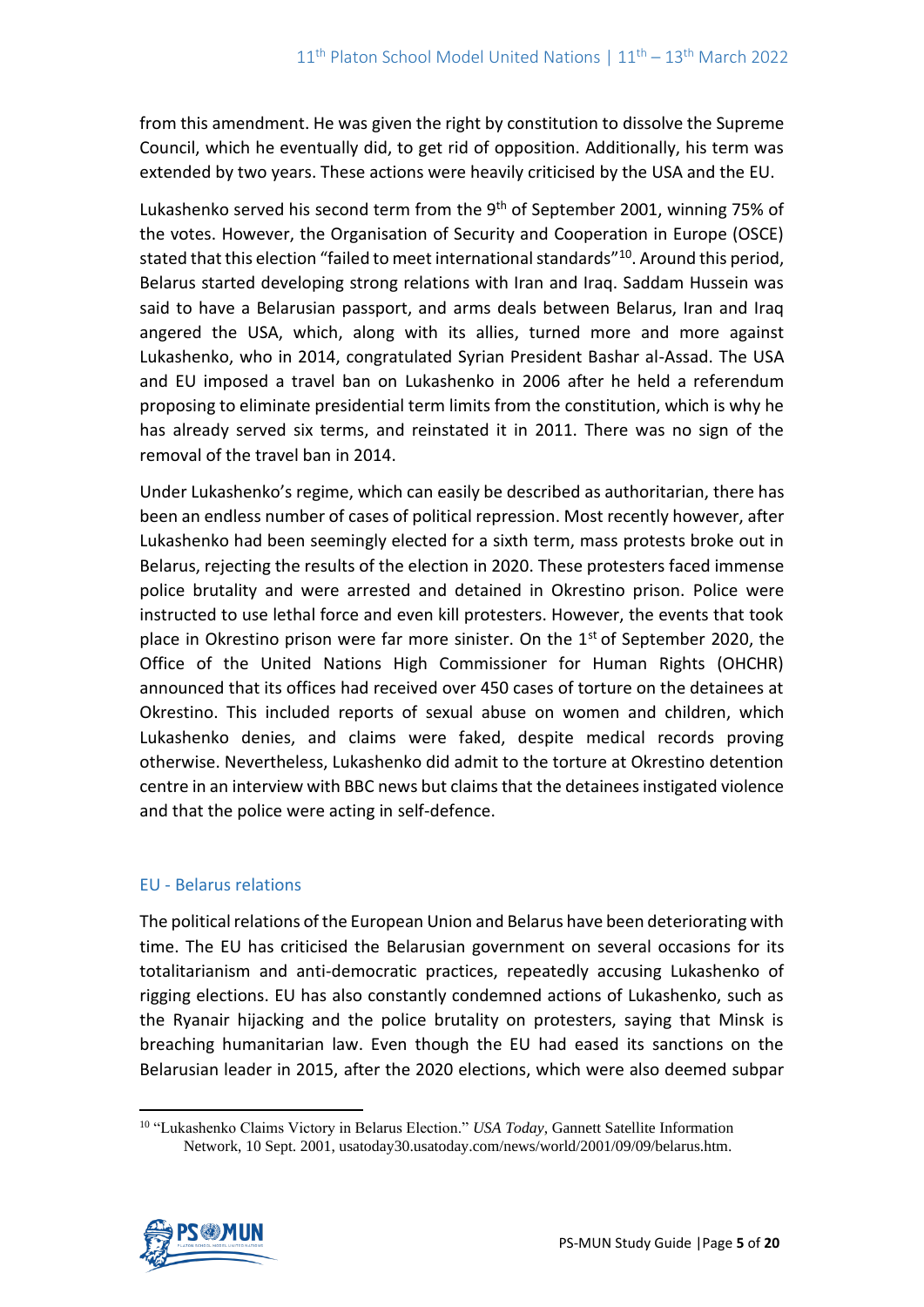to international standards by the OSCE once again, the Ryanair incident, and the treatment of protesters, the EU threatened to re-impose economic sanctions on Belarus. Currently, the EU easily grants humanitarian visas to Belarusians seeking asylum.

The close relations of Russia and Belarus is a factor which has greatly impacted EU  $-$ Belarus relations. Russia and Belarus are unionised, and the nation receives many of its important supplies such as crude oil and dairy products from the Russian Federation. Belarus is also the EU's crude oil pipeline, as the EU also receives oil from Russia, but for it to reach the three EU borders of Poland, Lithuania, and Latvia, it must pass through Belarus first. During the annexation of Crimea in 2014, Belarus was an active critic of the EU, and strongly opposed the sanctions placed on Russia. Nowadays, the relation is mostly economic between Russia and Belarus, but these relations strongly overshadow the ones of Belarus and the EU.

# Refugee crisis of 2015

2015 saw the largest number of asylum applicants to the EU since World War II, with 1.3 million refugees migrating to the EU. The migration was mostly driven by the outbreak of civil war in Syria, and as a result, most of the asylum applicants were Syrian, however political repression in Iran and Eritrea, conflict and instability in Iraq and Afghanistan, and poverty even in European countries including Kosovo, Albania, and Ukraine, were leading factors in the mass migration to the EU. Nevertheless, only 295,000 of the asylum applications were granted, leaving over half a million people in the EU "illegal" and unable to work, leading to the poverty-driven crisis.



# Top 10 origins of people applying for asylum in the EU

First-time applications in 2015, in thousands



Source: Eurostat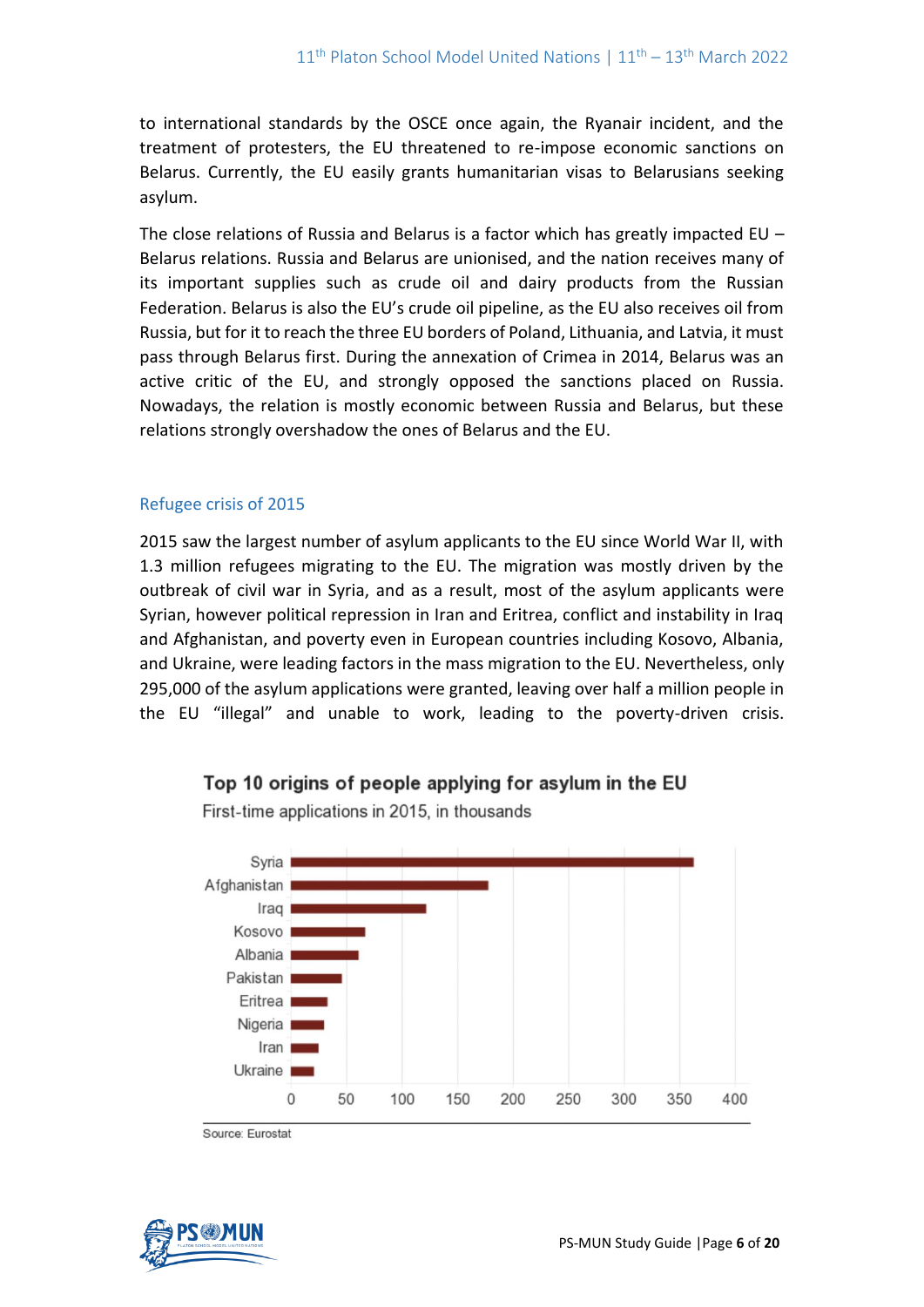# Source:  $11$

There were many different routes for migrants to enter the EU, but the two most common were from Turkey to Greece and from Northern Africa to Italy. Refugees originating from Middle Eastern countries would often use the first route, as Turkey borders many of the countries of interest including Iran, Iraq, and Syria. Since 2012, Turkey's land border to Greece has been closed off by a border fence, making it unapproachable for refugees. Thus, migrants would travel by boat to the Greek islands Lesvos, Samos, Kos, Chios, Rhodes, and Syme, which are closer to the Turkish mainland than they are to the Greek. Nevertheless, they are still entry points to the EU. These migrants were hoping to pass through Greece's mainland to reach Northern Europe, however, in the end of 2015, the EU decided to shut off the borders of Northern Greece to the countries of FYROM, Bulgaria, and Albania, causing a great amount of violence between border authorities and refugees. By the end of 2015, 80% of the migrants were found in Greece $^{12}$ , which did not have the resources to facilitate these migrants. Hence, they appealed the situation to the United Nations High Commissioner for Refugees (UNHCR), which stated that the infrastructure for the migrants on the islands were completely inadequate.

Smugglers have been proven to play a vast role in the transportation of refugees throughout the EU, since in order to apply for asylum, migrants must be physically present in the EU. In September of 2015, Europol announced that they had detected at least 30,000 migrant smugglers<sup>13</sup>. Many pondered on how the smugglers would benefit from transporting migrants, but it was revealed that they have profited a lot from human trafficking, practically speaking. Smugglers charged migrants between €901 – €1352 for the boat ride lasting 25 minutes from Bodrum, Turkey to Kos Island, Greece<sup>14</sup>. Referring back to the second route of migration, from Northern Africa to Italy, the Mafia Capitale, an anti-Mafia organisation based in Italy which is separate from the state (often because the state has been found to consist of Mafia themselves), soon uncovered that the entrance of African migrants in Sicily was facilitated by the Mafia, who were exploiting the refugees to make profit. More than

<sup>14</sup> Yeginsu, Ceylan, and Anemona Hartocollis. "Amid Perilous Mediterranean Crossings, Migrants Find a Relatively Easy Path to Greece." *The New York Times*, The New York Times, 16 Aug. 2015, www.nytimes.com/2015/08/17/world/europe/turkey-greece-mediterranean-kos-bodrummigrants-refugees.html.



<sup>11</sup> "Migrant Crisis: Migration to Europe Explained in Seven Charts." *BBC News*, BBC, 4 Mar. 2016, www.bbc.com/news/world-europe-34131911.

<sup>12</sup> United Nations High Commissioner for Refugees. "Over One Million Sea Arrivals Reach Europe in 2015." *UNHCR*, 2015, www.unhcr.org/5683d0b56.html.

<sup>13</sup> "EU Tracking 65,000 Migrant Smugglers: Europol." *The Citizen*, 9 Oct. 2021, www.citizen.co.za/news/news-world/news-africa/1879124/europe-migrants-smugglers/.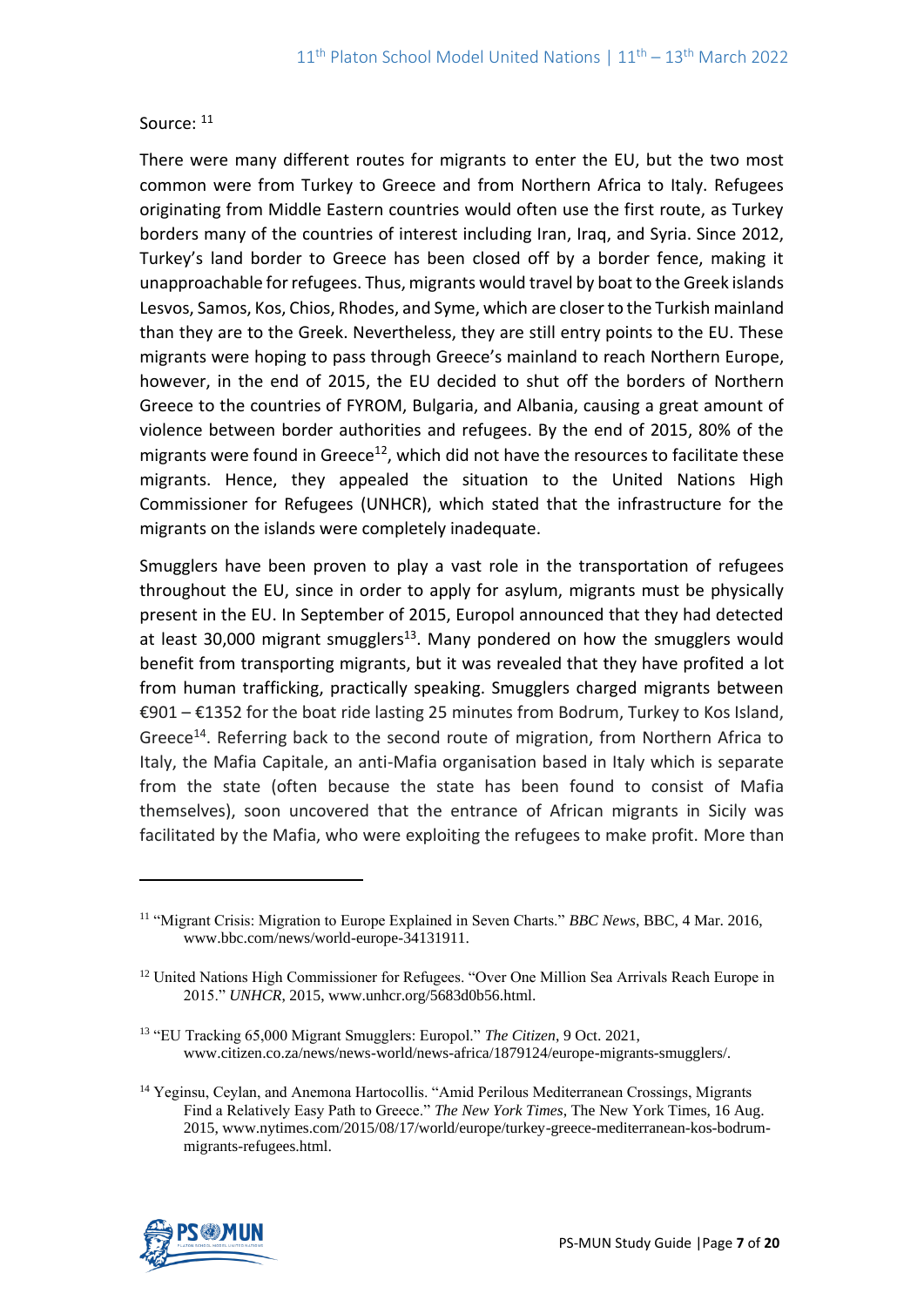3,000 migrants drowned in 2015 in the Mediterranean Sea, and this was because the smugglers used old, worn-out boats with no maintenance, overfilled the boats, and did not provide any life jackets. Smugglers also operate in the EU mainland as well, transporting migrants from Southern Europe to Northern Europe. The conditions for this transport are also very dire and have resulted in over 1000 deaths. The deadliest incident, however, occurred along the Austro-Hungarian border, where 71 refugees were found dead in a food truck on the outskirts of Vienna. Their cause of death was suffocation, as the food truck was not ventilated. The Hungarian authorities pursued an investigation which led to the arrest and conviction of 13 smugglers charged with murder and homicide.



This image shows Syrian and Afghan refugees paddling towards Lesvos Island, Greece<sup>15</sup>.

In response to the refugee crisis, the EU has added extra restrictions to its immigration laws to limit the number of migrants entering the EU. To obtain an EU visa, migrants from the Middle East must prove financial stability, either by an investment, purchasing property, or depositing a certain amount of money into a European bank account. Even then, there is still a chance of rejection. This successfully lowered the number of migrants entering the EU. Secondly, as the migrants were spread unevenly across Europe, and there was a disproportionate burden of Greece, Italy, and Hungary specifically, the EU imposed a relocation scheme after the idea was passed with a majority vote in the September of 2015. The plan was to relocate 160,000 refugees from Greece and Italy and a further 54,000 from Hungary to other EU countries. Only the UK and Denmark did not participate in this scheme. Nonetheless, the Prime

<sup>15</sup> Spindler, William. "2015: The Year of Europe's Refugee Crisis." *UNHCR*, 8 Dec. 2015, www.unhcr.org/news/stories/2015/12/56ec1ebde/2015-year-europes-refugee-crisis.html.

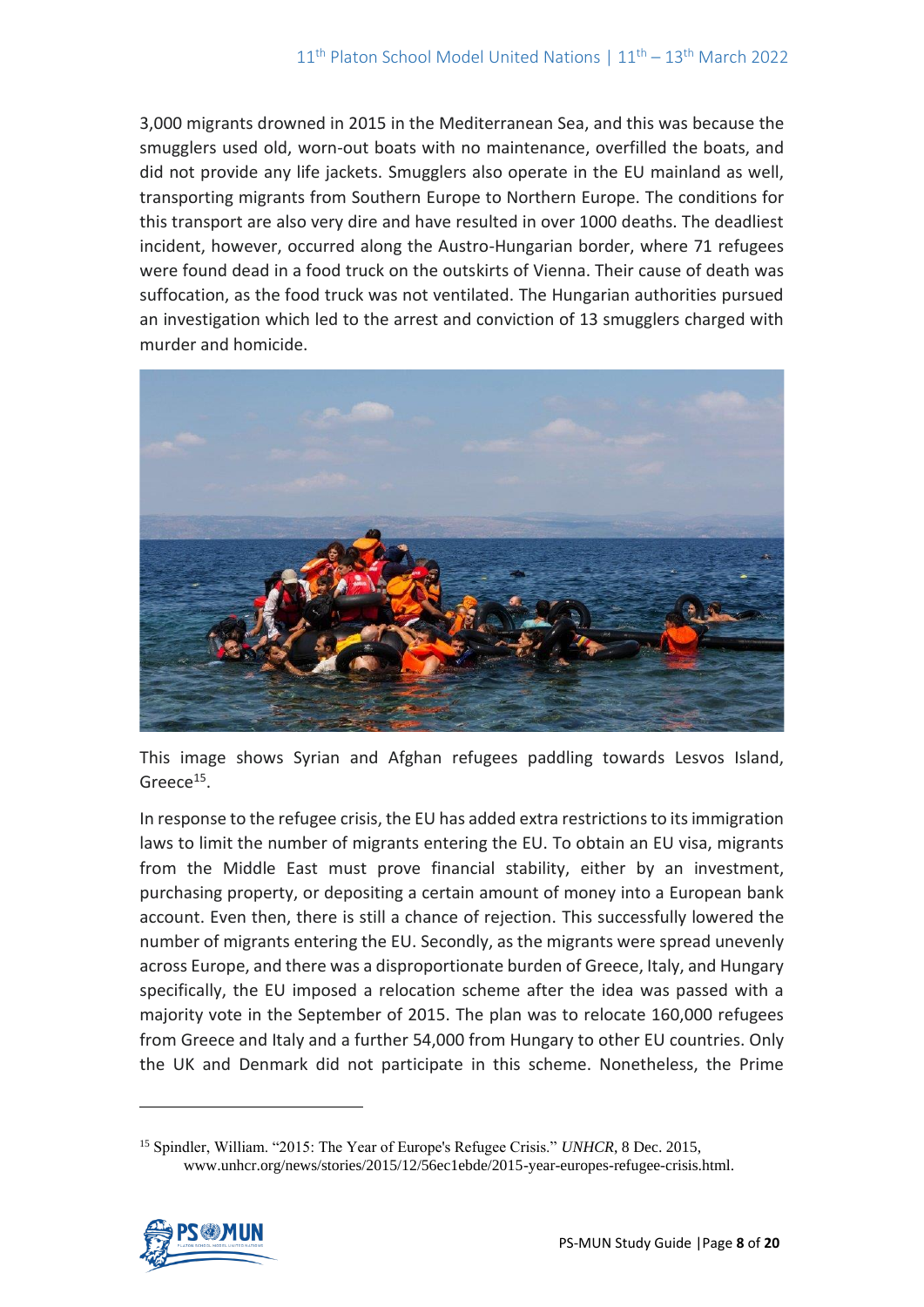Minister at the time, David Cameron, vowed to accept over 20,000 refugees from Syria over the next five years, however, as of the present day, the UK has only accepted 11,000<sup>16</sup>. This is probably due to the change of Prime Minister and Brexit, which did not do any favours for EU – UK relations. Although the EU's efforts to control the refugee crisis do not go unrecognised, it must be criticised for not allowing refugees to obtain work permits, which has resulted in many refugees participating in criminal activity to survive, such as drug trafficking. Nevertheless, refugee crime rates in Europe are low, as they only account for  $14%$  of total crime committed in Europe<sup>17</sup>, contrasting to media coverage inflating those numbers.

# The Ryanair Incident and its aftermath

On the 23<sup>rd</sup> of May 2021, the Ryanair flight 4978, controlled by Buzz, a Polish subsidiary, was on regular schedule to arrive at Vilnius, Lithuania, departing from Athens, Greece, when it entered Belarusian airspace and was diverted off of its path due to an emergency announcement of a bomb threat that the Belarusian authorities had detected and warned the pilots of. The plane was guided to Minsk National Airport by Belarusian fighter jets. When the plane landed, two passengers were escorted out of the aircraft and arrested by Belarusian authorities; Roman

Protasevich, a 26-year-old Belarusian journalist and opposition activist; and his girlfriend, 23-year-old Sofia Sapega, a Russian law student at the European Humanities University in Vilnius. When they found out the flight was landing in Minsk, they begged the pilots for refuge, but were refused so because of Ryanair's legal agreements. The flight arrived at Vilnius eight and a half hours after its scheduled arrival time, as Belarusian Air Traffic Control (ATC) had to check for explosives.



Source: <sup>18</sup>

<sup>18</sup> "Belarus Plane: Ryanair Boss Says Pilot Had No Choice but to Land in Minsk." *BBC News*, BBC, 15 June 2021, www.bbc.com/news/world-europe-57480835.



<sup>&</sup>lt;sup>16</sup> Stickney, Chris. "Population of the UK by Country of Birth and Nationality: Individual Country Data." *Population of the UK by Country of Birth and Nationality: Individual Country Data - Office for National Statistics*, Office for National Statistics, 25 Nov. 2021.

<sup>17</sup> Papadopoulos, Georgios. "Immigration Status and Property Crime: An Application of Estimators for Underreported Outcomes - IZA Journal of Development and Migration." *SpringerLink*, Springer Berlin Heidelberg, 2 July 2016, link.springer.com/article/10.1186/2193-9039-3-12.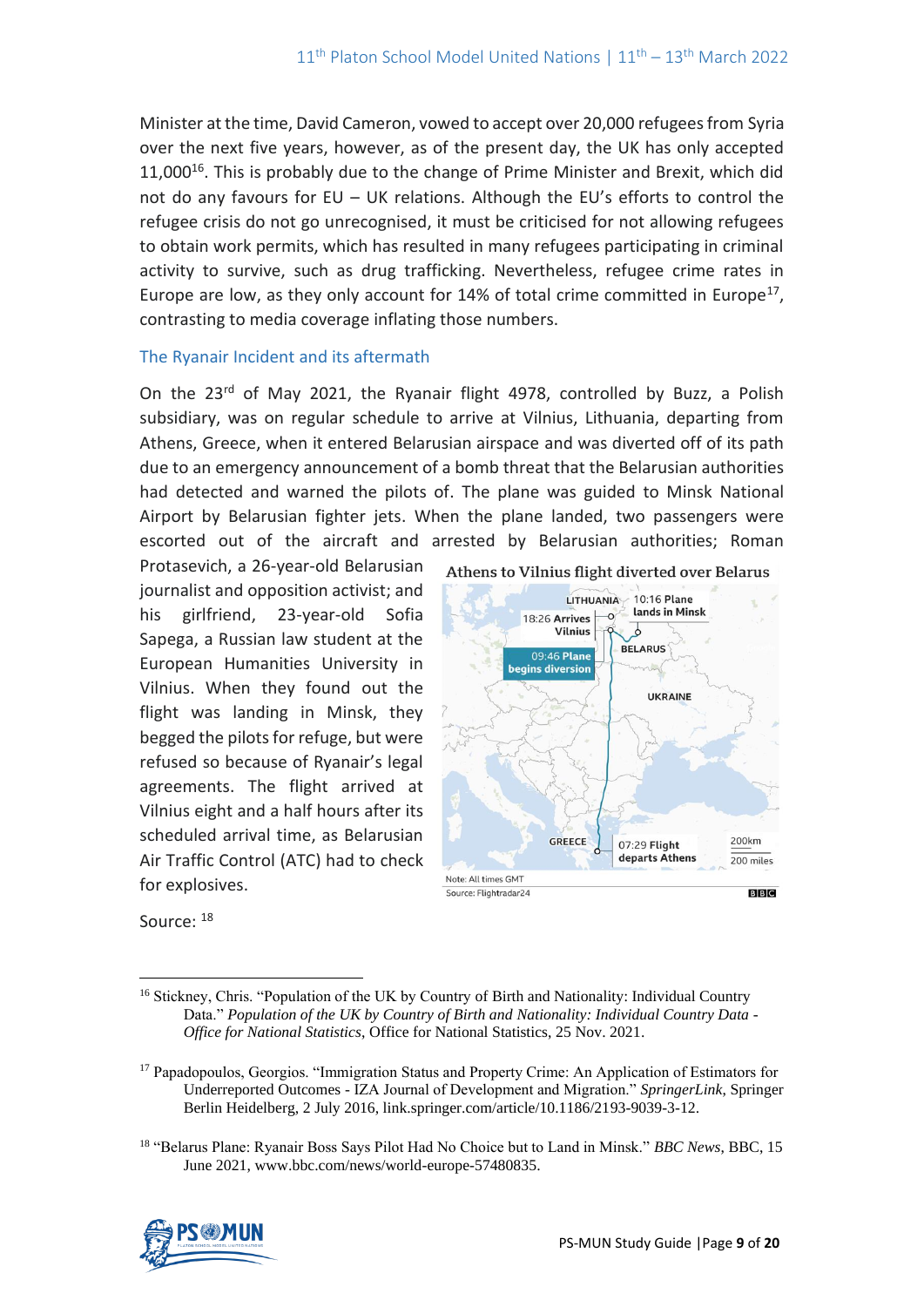The pilots said that they had tried to contact Ryanair but were essentially lied to by Belarusian ATC that they had already reached out to Ryanair but didn't receive a response. The Ryanair CEO Michael O'Leary mentioned that the pilots didn't have a choice but to land. Additionally, three passengers (two of which were Belarusian) disembarked in Minsk even though the destination of the flight was Vilnius, leading many to believe that they were members of the Belarusian KGB and had been trailing Protasevich and Sapega throughout their journey in Greece. The day after the incident, the Belarusian authorities read out an email "signed" by Hamas, which claimed that if the EU does not cease its support for Israel, the Ryanair flight to Vilnius will blow up. German Chancellor Angela Merkel stated that this explanation was completely implausible and claimed that this was a premeditated hijacking. Lukashenko went to announce that the email had been sent from Switzerland two days after the incident, however the Swiss authorities did not find any evidence of this. He also said that what he did was perfectly legal. The EU was obviously outraged by the incident and held a meeting the day after, on the  $24<sup>th</sup>$  of May 2021. In this meeting, three decisions were reached: all flights were banned from entering Belarusian airspace, Belarusian carries could not enter EU airspace, and a new set of sanctions was to be imposed on Belarus. The act was denounced by many parties including the EU, NATO, UK, and USA, being deemed as air piracy. On the 4<sup>th</sup> of June 2021, the UK, USA, and EU issued a statement announcing the sanctions they placed on Belarus. These included freezing of assets, travel bans, and the prohibition of exporting EU dual-use goods to Belarus. This is when Lukashenko threatened the EU with a second migrant crisis and an influx in drug trafficking if they didn't lift the sanctions.

## Events of the Polish-Belarusian border crisis

In Early August, Belarusian travel agencies began collaborating with travel agencies in the Middle East, advertising reduced prices and pathways to the EU. It is believed that these travel agencies were state-run, especially considering the fact that around this time, Belarusian visa restrictions to the Middle East were becoming much looser, and Middle Eastern passport holders could issue a Belarusian visa on arrival. Only certain agencies were allowed to do this and were accompanied by the authorities. Airlines such as Iraqi Airways and Cham Wings Airlines of Syria were increasing the frequency of flights to Minsk, and Belarusian airline Belavia had offers available for Middle Eastern travellers. Upon arrival in Minsk, migrants were escorted to hostels by the "travel agents". They would express their wishes to enter the EU, in which the authorities would advise them on how to do so. Witnesses have seen Belarusian military trucks drop migrants off on the border, and migrants have confirmed that they were provided with wire cutters by the authorities. Iraqi migrants were interviewed,

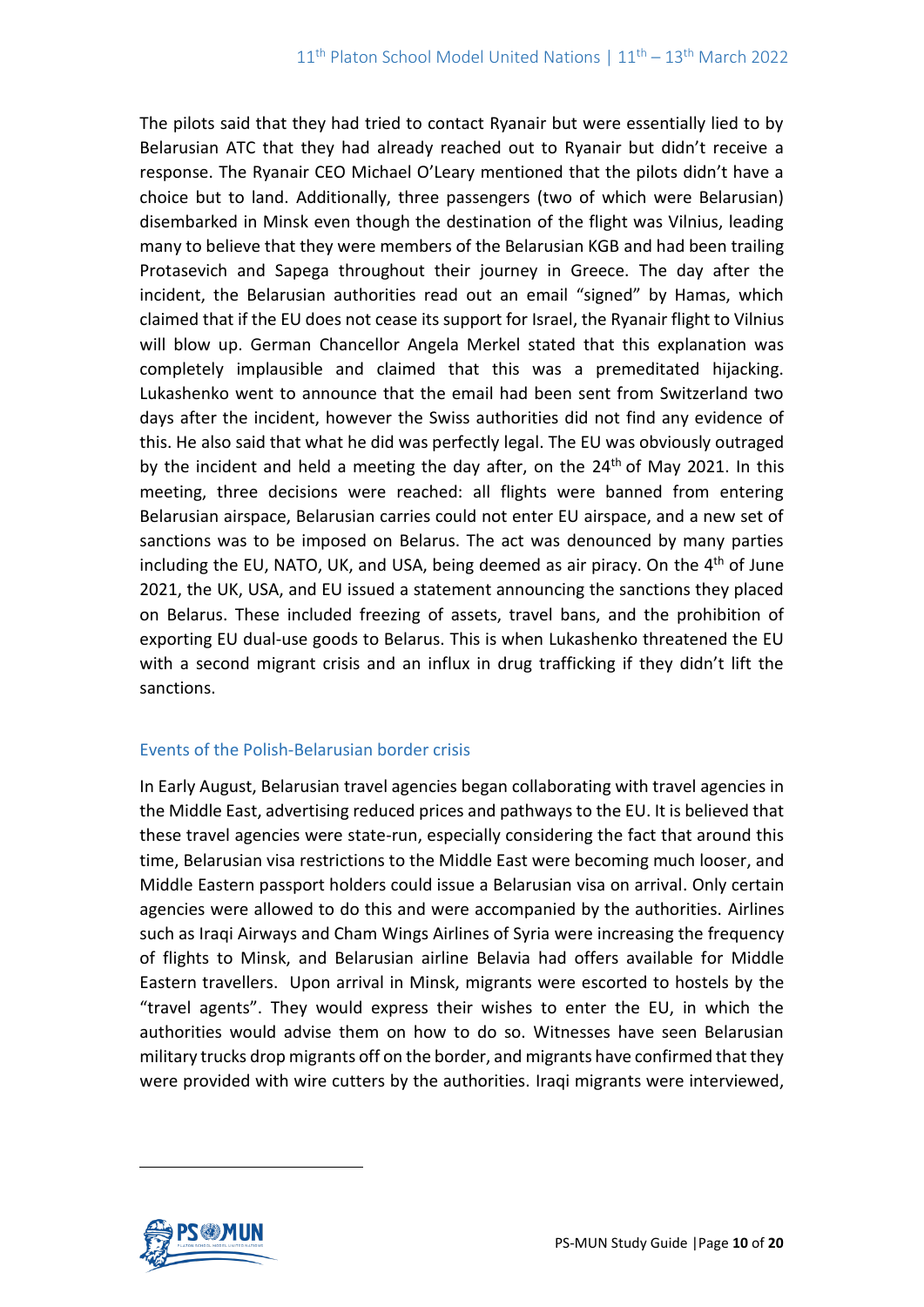and they stated that they were informed by the Belarusian authorities that entering the EU by this method was legal.

On August 6th, 2021, Polish border guards reported 133 illegal border crossings in a span of two days and considering that there were only 122 illegal border crossings in the whole of 2020, this worried the Polish authorities. On August  $9<sup>th</sup>$ , another 349 crossings were reported to happen in the span of two days. On the 18th of August, the Polish government had decided to deploy the Polish Armed Forces (PAF) in the area. By September of 2021, the Polish authorities estimated around 10,000 migrants waiting at the border, wanting to pass through. This is when Poland declared a state of emergency and urged the EU to provide assistance. This state of emergency meant that no human rights activists, doctors unaffiliated with the PAF, and journalists were forbidden from coming closer than 3km to the border, leaving the migrants in dire states. On October  $8<sup>th</sup>$ , a video was published by the Polish border guard showing Belarusian soldiers helping migrants cross the border, either by cutting the wires or destroying them with logs.

Nevertheless, physical conflict between the migrants and the Polish border guards did not start until the 25<sup>th</sup> of October, where between 60-70 migrants clashed with Polish border guards in a village in Poland, near the border. In this clash, two Polish guards and an unidentified number of migrants were injured. This is when other countries, such as the UK, and the EU began to intervene. This incident also pushed the Polish government to plea for a border wall to the EU. This proposition was denied but later on the EU mentioned that it would provide Poland with border infrastructure. The violence did not end there, however. On the  $8<sup>th</sup>$  of November, several hundred migrants attempted to essentially stampede into Poland, using rocks to distance the Polish border guards from them and barging towards them in a synchronised manner. The Polish guards had expected this to happen, so they had protective shields and teargas thrown at the migrants. This standoff made the government close the border at that area.

On the 16<sup>th</sup> of November, the same incident occurred, with hundreds of migrants attempting to break through the borders, only this time they were met with water cannons and stun grenades from the Polish side. Poland considered closing off the entire border with Belarus. On October 14<sup>th</sup>, Poland passed a law allowing border guards to turn away migrants. This is illegal under international law. Although the actions of the Polish authorities were condemned by many human rights groups, the brutality that the Belarusian authorities inflicted on the migrants was equally as inhumane. Migrants who had realised that they were deceived and who tried to return to Minsk were beaten viciously by the soldiers. Neither side offered adequate food, water, or shelter to the migrants, and the temperate was starting to become colder and colder. As of the present day, 21 migrants are known to be dead, either from the terrible conditions they were living in, or from the brutality they faced from the soldiers.

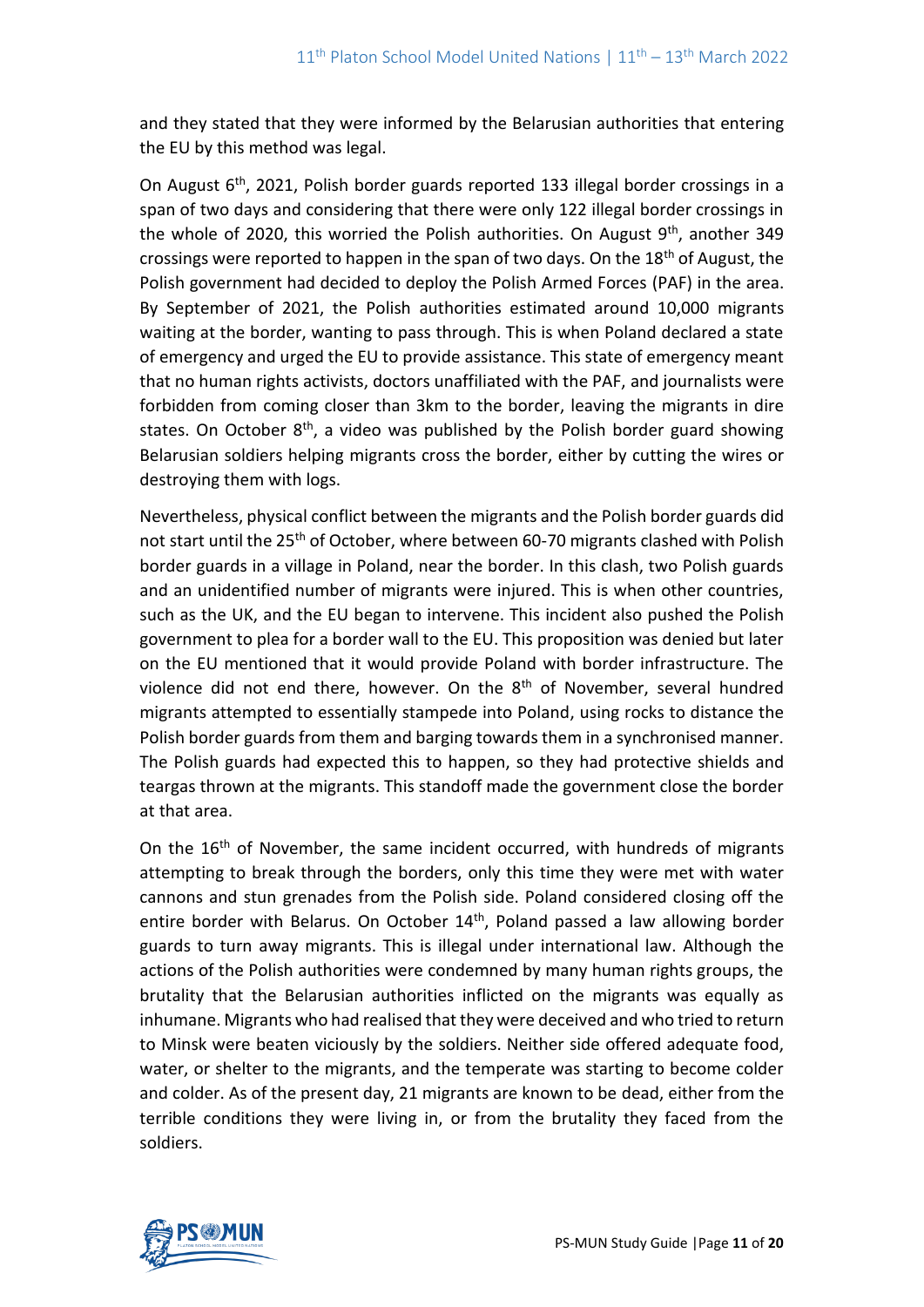# MAJOR COUNTRIES AND ORGANIZATIONS INVOLVED

# Belarus

Belarus is mostly responsible for the spike of illegal border crossings in the EU by marketing travel schemes in the Middle East, as well as the mistreatment and deception of migrants from the Middle East. It shares a border with three EU countries: Poland, Lithuania, and Latvia, and the authorities have pushed migrants to these borders, even providing wire cutters. The country itself has no infrastructure to facilitate these migrants, so as the EU border guards block their way to enter the EU, they are stuck in Belarus, which is currently under (unofficially) an authoritarian dictatorship. Nevertheless, the migrants are treated just as terribly under Belarusian authority.

# Poland

Poland has described the actions of Belarus as "hybrid warfare" and has since doubled the number of border guards in the Polish-Belarusian border region. Poland has condemned the authoritarian regime in Belarus many times in the past and has even granted humanitarian visas to many political refugees from Belarus, such as Olympic athlete Krystsina Tsimanouskaya. On September 2<sup>nd</sup>, 2021, Poland announced a state of emergency at the border, in which it limited the freedom of assembly and movement at the border and barred human rights activists, doctors not associated with the border patrol, and journalists from entering and reporting from the area. This action received a lot of criticism by human rights organisations, accusing Poland of trying to conceal how the guards were treating the migrants. Poland has suggested the construction of a border wall and has funded Lithuania so that they can construct one there as well.

## Iraq

The travel scheme to Belarus was mostly advertised in Iraq to Iraqi people, especially in Kurdistan, so a majority of the migrants were from there. In general, Iraq had good relations with Belarus until the Polish-Belarusian border crisis, where they eventually cancelled all direct flights to Belarus on the  $7<sup>th</sup>$  of August 2021, after the pleas of the EU and the USA. The Iraqi government also closed down two consulates of Belarus located in Baghdad and Erbil three months later as part of the goal of stopping illegal migration to the EU via Belarus. The government even planned rescue flights of all migrants, whether they were Iraqi or not, from the border to Iraq in November. Only one out of the two flights originally planned took place on the 18<sup>th</sup> of November 2021, where 430 migrants who agreed to return to Iraq were removed from the border. This proves how disastrous the conditions were at the border if the people seeking asylum are agreeing to go back to the country they wanted to escape.

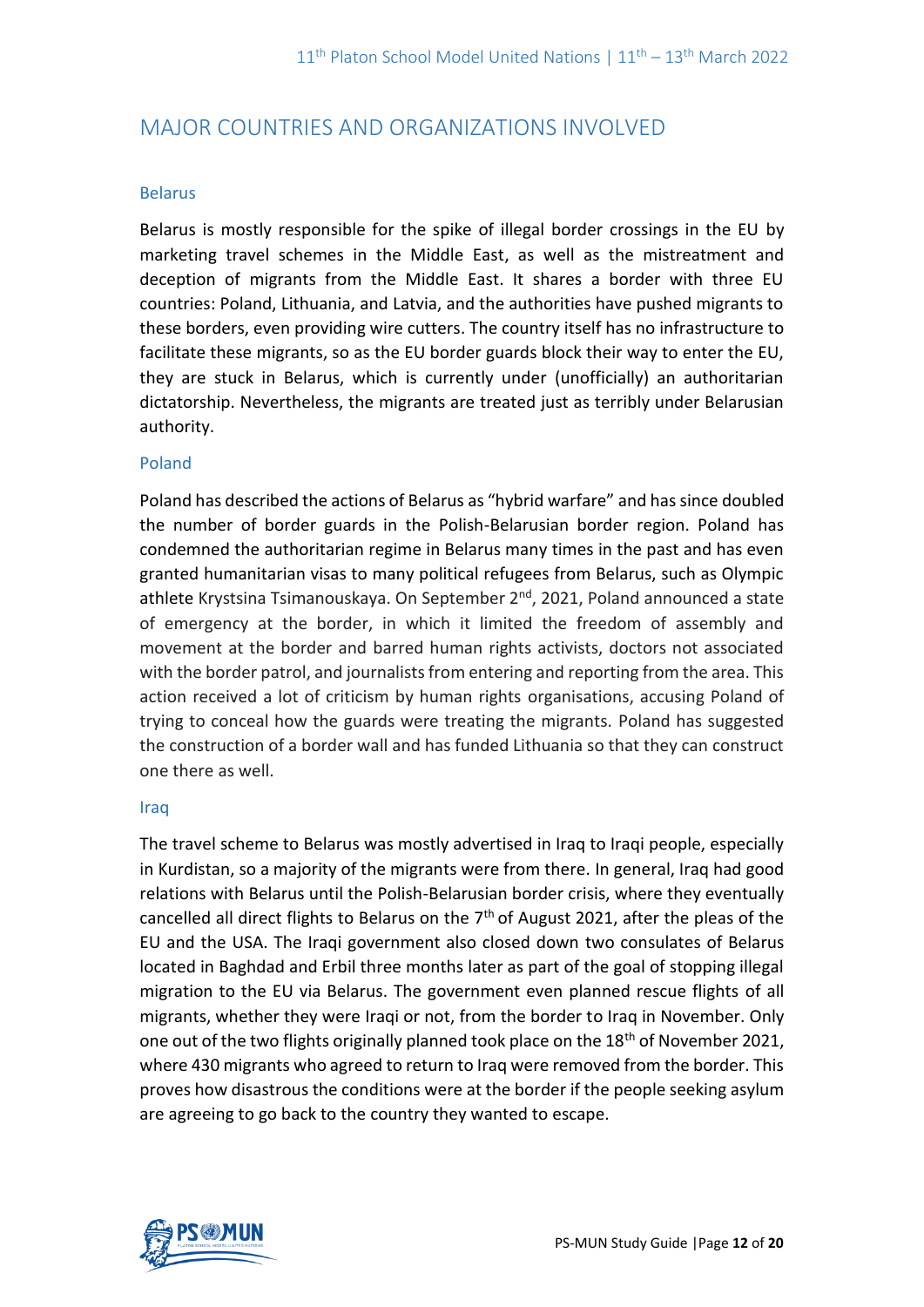# United Kingdom

The UK has played a large role in the imposition of sanctions against Belarus, as well as providing as much support as it can for Poland. For example, in November 2021, the UK deployed 10 soldiers from the Corps of Royal Engineers, a corps of the British army specialised in military engineering, to support the Polish border guards, and by the end of the month, 150 members of the Royal Engineers were stationed at the border. On 9<sup>th</sup> December 2021, the UK's Ministry of Defence announced that the UK would deploy a further 140 engineers to provide Poland with support at the border. Apart from its support for Poland, the UK has also strongly condemned the actions of the Belarusian government, stating that it's a blatant attempt at weakening the Eastern EU borders and instrumentalising migrants for political gain.

## Russian Federation

Although Russia angrily denies any claims of supporting Belarus in pushing migrants into the EU, many countries, and organisations, including the EU itself, have suspected Russian involvement. An exemplification of this is the conduction of snap drills by Russia along the Polish-Belarusian border in show of its support to its ally, Belarus. When Alexander Lukashenko threatened to cut off the Russia-EU oil pipeline, which passes through Belarus, Russia did not speak on it. This silence can be portrayed in many ways – either the Russian government agrees with this threat, or it does not perceive it as a serious threat. Regardless, the Russian government has been critical of the West's response to the crisis, accusing the EU of being hypocritical as they use water cannons to deter refugees from the border. Furthermore, Russia has expressed its wishes for the West to recognise Lukashenko as a legitimate leader and ease its sanctions on Belarus.

## European Union

The EU is the biggest actor in the sanctions imposed on Belarus. Since Lukashenko's victory at the 2020 presidential election in Belarus, the EU's relations with Belarus have been strained, as the EU still does not recognise him as Belarus' leader, and have only deteriorated further following the Ryanair incident, which pushed the EU to enact economic sanctions against Belarus in the first place. Frontex, which is the European Border and Coast Guard Agency and a subsidiary of the EU, is based in Warsaw, Poland, and has provided support for Polish border guards in preventing the migrants from passing through into the EU. However, despite the EU's strong condemnations against Belarus, it currently does not have the strongest relations with Poland either, mostly because the EU has accused Poland of breaking European and Polish constitutional law. Primarily, the EU rejected the Polish request to construct a border wall, and then came to a compromise, stating that Poland would be provided with border infrastructure. The EU has urged Poland to allow the Non-Governmental Organisation (NGO) Médecins Sans Frontières to help out migrants at the border.

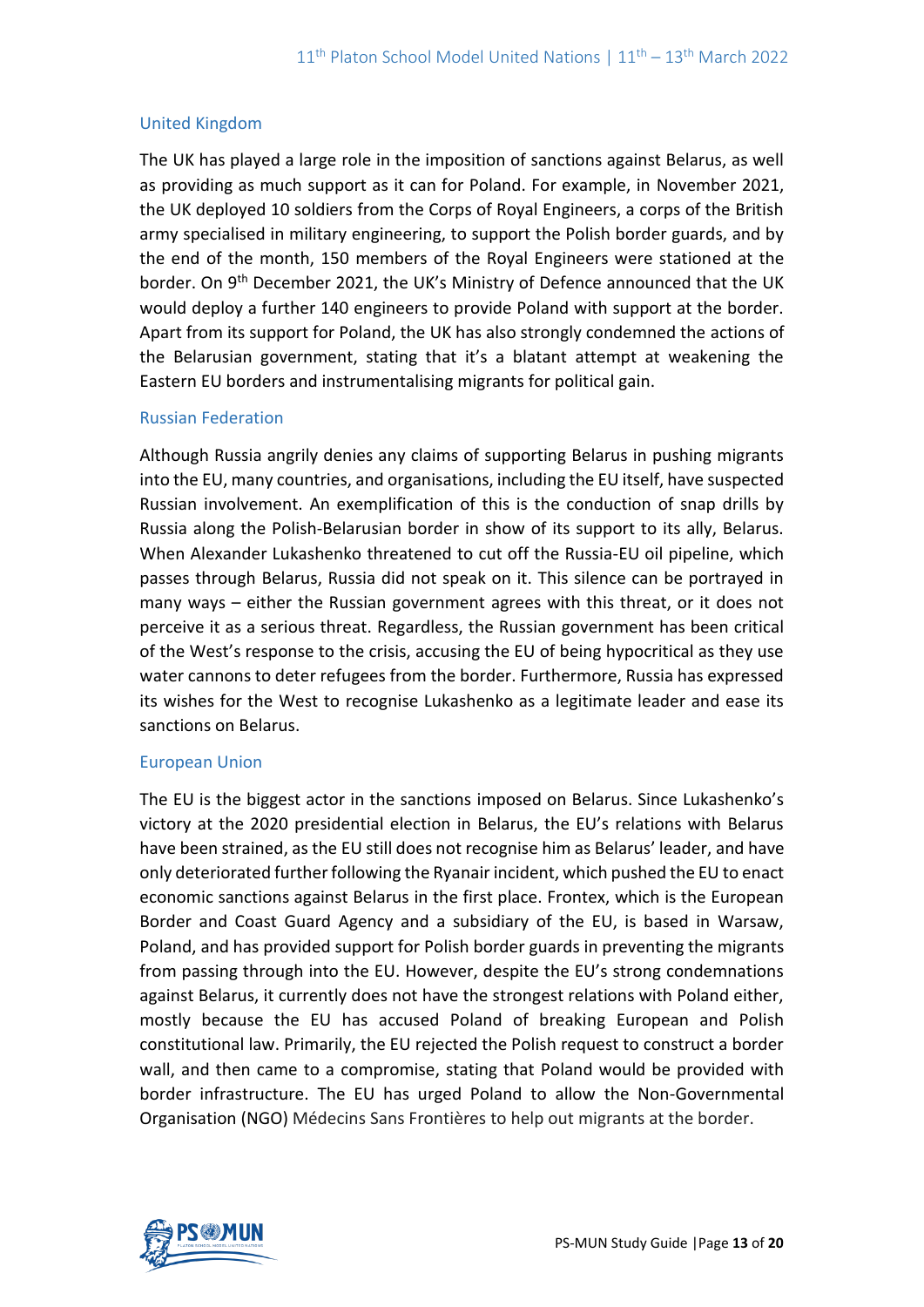# Organisation of Security and Cooperation in Europe

The OSCE is an intergovernmental organisation which includes the insurance of fair elections and protection of human rights in its mandate. The OSCE has constantly called out the Belarusian government for electoral fraud, as every single presidential election in Belarus has been deemed as a failure to meet international standards. It has also voiced its concern about the human rights abuses in the 2020 mass protests in Belarus after the election and at the Polish-Belarusian border. It emphasised on how the European Court on Human Rights' request for Poland to provide the migrants with food, water, temporary shelter, and adequate healthcare is not being fulfilled, as migrants are falling ill and dying due to the cold and malnutrition.

# United Nations High Commissioner for Refugees

The UNHCR is focused on protecting the migrants at the border while trying to reduce the conflict and violence occurring there. It calls for immediate de-escalation of tensions at the border as well as requesting permission to provide emergency aid to the migrants despite Poland's state of emergency. Both Belarus and Poland denied UN access to the border on the 22<sup>nd</sup> of December 2021, an action which was condemned by the UN. Nonetheless, the UNHCR has played a huge role in the publication of the Polish-Belarusian border events in order to inform the public and the governments to devise a new plan of action.

| Date of Event    | Description of event                                                                                                                                                                                                                                         |
|------------------|--------------------------------------------------------------------------------------------------------------------------------------------------------------------------------------------------------------------------------------------------------------|
| July 10, 1994    | Alexander Lukashenko is elected as Belarus' first President.                                                                                                                                                                                                 |
| December 8, 1999 | Union State of Russia and Belarus formed.                                                                                                                                                                                                                    |
| October 17, 2004 | Referendum supports the change in constitution, removing the<br>limit of two terms for a President. OSCE once again announces<br>that the vote does not meet international standards.                                                                        |
| January 27, 2006 | The EU imposes a travel ban on Lukashenko due to dishonesty<br>in elections.                                                                                                                                                                                 |
| October 29, 2015 | The travel ban is removed. $EU - Belarus$ relations seem to be<br>ameliorating.                                                                                                                                                                              |
| December 3, 2015 | The EU declares a refugee crisis after receiving 1.3 million<br>asylum applications.                                                                                                                                                                         |
| August 9, 2020   | Mass protests break out as Alexander Lukashenko officially<br>wins election by 80% majority. The USA and EU express their<br>disapproval, claiming that the elections were rigged. Multiple<br>human rights abuses occur in the protests by the authorities. |
| May 23, 2021     | Ryanair flight 4978 is diverted from its original route from<br>Athens to Vilnius. It lands in Minsk, where two passengers who                                                                                                                               |

# TIMELINE OF EVENTS

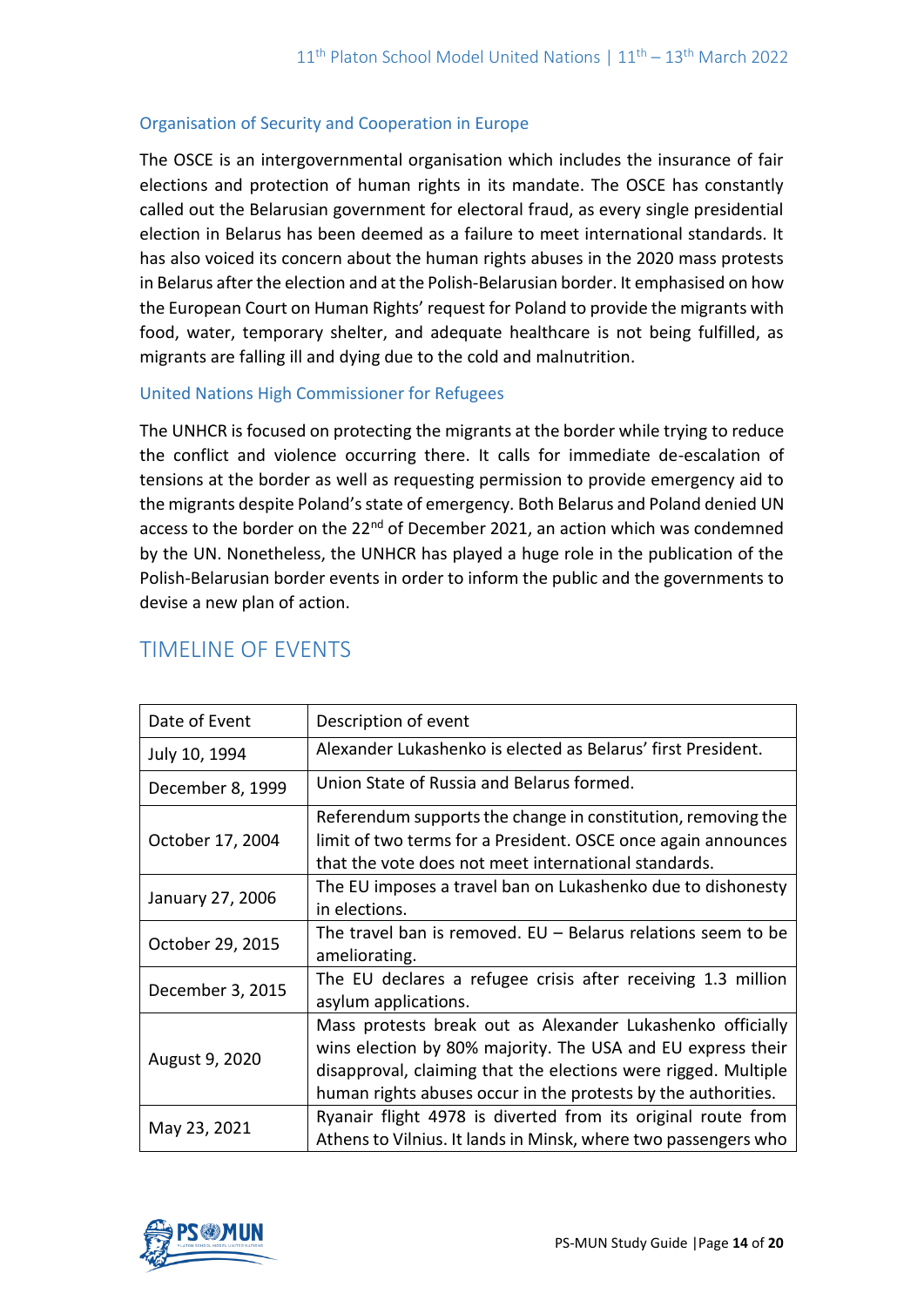|                   | were considered as opposition to the government were<br>arrested with no solid reason or charge.                                                                           |
|-------------------|----------------------------------------------------------------------------------------------------------------------------------------------------------------------------|
| June 4, 2021      | The EU, USA and UK impose sanctions on Belarus following the<br>Ryanair incident. Lukashenko responds by threatening a<br>second refugee crisis in the EU.                 |
| August 6, 2021    | Poland reports a spike in illegal immigrants crossing the border,<br>with 133 illegal border crosses in a span of two days. Poland<br>accuses Belarus of "hybrid warfare". |
| September 2, 2021 | Poland, on behalf of the EU, announces a state of emergency<br>at the border.                                                                                              |
| December 2, 2021  | The EU, USA and UK impose a fifth package of sanctions on<br>Belarus after 2 Polish border guards were heavily injured in the<br>conflict at the border.                   |

# PREVIOUS ATTEMPTS TO SOLVE THE ISSUE

## **Sanctions**

The sanctions imposed on Belarus are primarily economic and are restrictive measures. These sanctions include blocking properties, most recently three aircraft, and designating a set number of individuals and entities (EU: 95 individuals, 19 entities. USA: 20 individuals, 12 entities). Alexander Lukashenko and his son Viktor Lukashenko, along with high-ranking officials and people who have contributed to the wide spreading of propaganda are included amongst these individuals. The US has also promulgated restrictions for dealing with Belarus. A member of the Atlantic Council mentioned that it is not expected for Lukashenko to change course with the sanctions, but their purpose is rather to limit his activity and the government's ability to act financially. Even though these sanctions do put Belarus under pressure to resolve the crisis, they do not directly tackle the issue at hand. They may reduce the amount of spending possible on the military and police, however, migrants still remain at the border and are unable to return to Minsk or enter the EU. It cannot be denied that they are necessary to express international disapproval and limit government activity, but various courses of action should be taken alongside sanctions.

## EU communication with airlines and governments

The EU has streamlined communication with many different governments and entities to limit as many people entering Belarus or the EU as possible, especially in the Middle East. For example, Emirates Airlines have declared that they will not sell any tickets to the EU or neighbouring countries (Belarus included) to Iraqi, Syrian, and Yemeni passport holders. This may sound like an extreme measure but in reality, many asylum seekers are deterred from entering Belarus, where the conditions are even worse than their home countries. Additionally, Turkey, Ukraine, Iraq, and the UAE have all stopped direct flights to Belarus. This makes the entry to Belarus very improbable as Belarus is

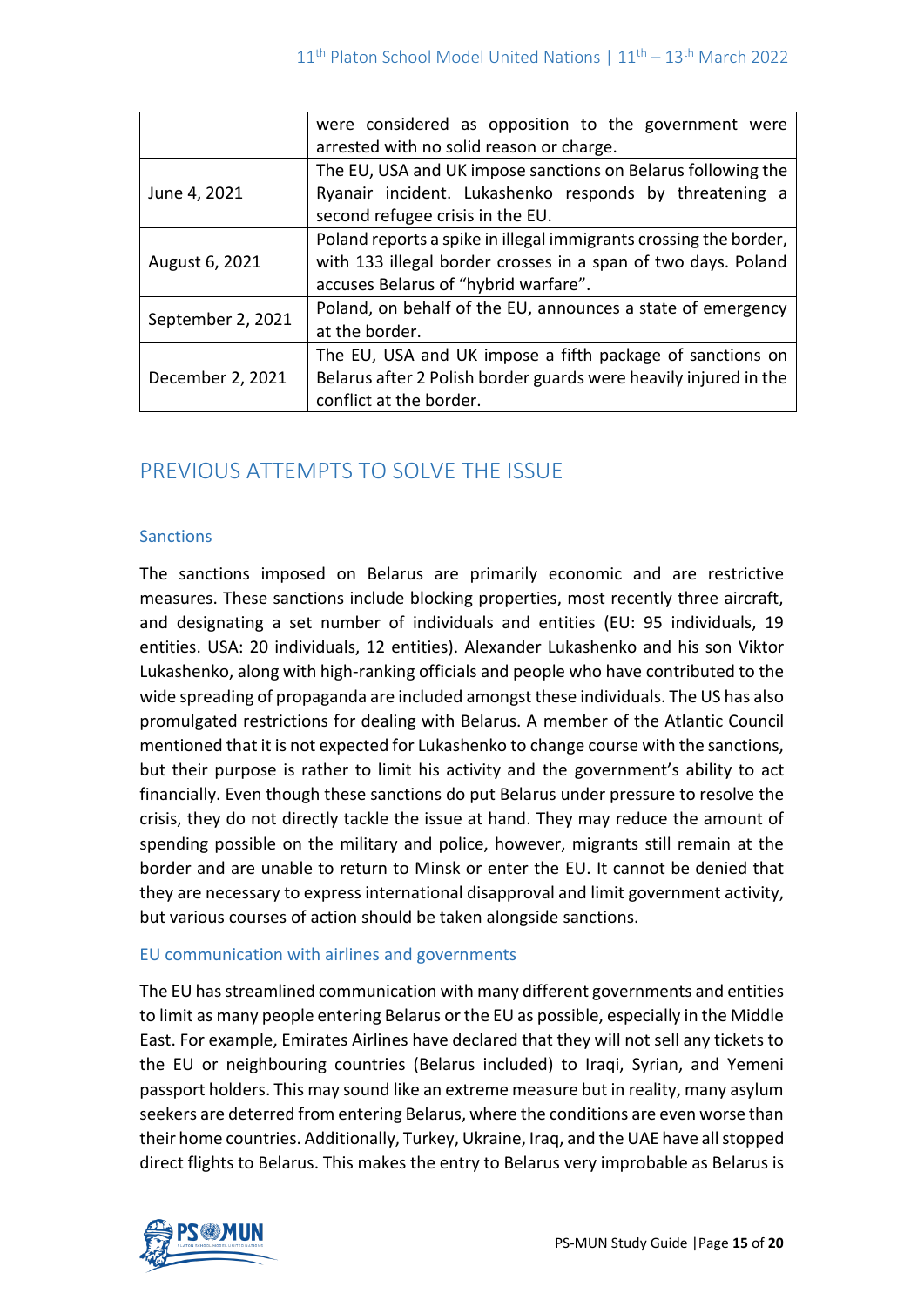surrounded by EU countries, and there is no sea for people to cross from. The only possible way for refugees to enter Belarus at this point in time is through Russia, which is why it is being accused of lending a helping hand to Belarus in transporting migrants to EU borders.

## UN involvement

The aid provided by the UN is mostly humanitarian. The UN's main concern is the safety of the migrants as the temperature gets cooler and cooler along the border, foreshadowing the sub-zero climate at the border in a few weeks. As of the 19<sup>th</sup> of December 2021, 21 migrants have gone missing and have been assumed dead. The UN human rights chief described the situation as "appalling from both sides" and urged for Poland and Belarus to permit entry of UN officials at the border. As of present, the UN is ready to provide humanitarian assistance at both sides of the border when granted access. What is really concerning about the UN involvement is that there has been no actual involvement; the UN has only issues statements on the matter and provided the platform countries to issue statements at the UN Security Council.

# POSSIBLE SOLUTIONS

## New Asylum Mechanism

However much the EU tries to stop migration, it does not change the fact that there are over 3000 people seeking asylum at the border. The EU must remember that by European law, established at the European Convention on Human Rights, states that anyone seeking protection, regardless of if they have entered the country legally or not, has the right to be introduced to the asylum application process. The EU must negotiate with Poland to implement an asylum mechanism specific to the Polish-Belarusian border which allows for the migrants to enter the EU to start their application process and to exit the volatile environment of Belarus. Most of the migrants have stated that they do not intend to stay in Poland, but to move to other European countries. The asylum mechanism must take into consideration migration around Europe and the equal distribution of asylum seekers, as Poland is currently not stable enough for an influx of migrants.

## Allowing aid to approach the borders

Currently, the UN and NGOs have been prohibited access to the border. Not only is Belarus very adamantly of the offensive side, but Poland has taken a strong defensive stance. In reality, Poland deems the humanitarian crisis at the border as an invasion, however, this approach has resulted in nothing but violence and death. Thus, UN officers and NGOs should be allowed to enter the area for multiple purposes. Firstly, they must record any signs of brutality from both Polish and Belarusian authorities

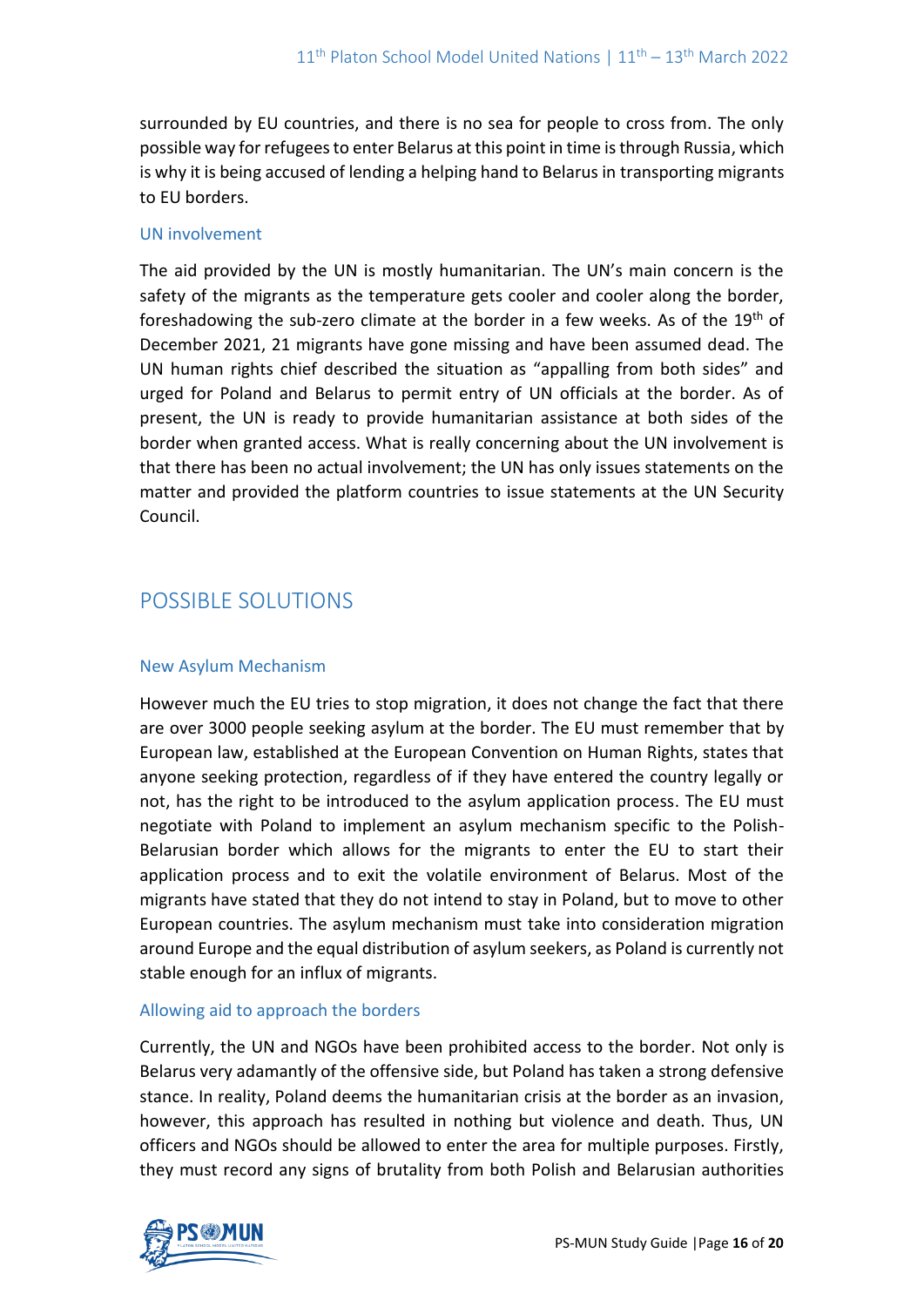and should prevent it. Secondly, they must provide the migrants with basic necessities such as food, water, healthcare, and shelter. Thirdly, they must negotiate with border guards on rights to asylum and the protection of migrants. The UN must also provide a platform for negotiation not only with the migrants and the guards, but between the guards themselves.

## EU stance

Alexander Lukashenko has stated himself that he will not stop until the sanctions are lifted, and he is recognised as the legitimate leader of Belarus by the EU. Nonetheless, this should not waver the EU's stance. The EU may hold talks negotiating with Belarus and Russia, including factors such as the detainment of Roman Protasevich, but the EU must emphasise on the fact that their relations with Belarus can only go forward if Belarus seizes to weaponize migrants. The EU must also urge airlines to increase security on flights to Russia from the Middle East, as it would not be possible to suspend all flights to Russia.

## Drugs

To prevent the entrance of drugs in the EU, Poland must be facilitated with stronger security to inspect for illegal drugs and dispose of them. The border guards must undergo training on how to investigate and detect drugs and how to conduct risk analysis, with the help of UN officials. They must also be provided with the necessary equipment and surroundings when searching the migrants. In Poland, this operation must be coordinated with Europol.

# BIBLIOGRAPHY

Afp. "Lukashenko Hails Lifting of EU Travel Ban." *Lukashenko Hails Lifting of EU Travel Ban*, 29  $Oct.$  2015,

https://web.archive.org/web/20121105091535/http://www.canada.com/topics/news /world/story.html?id=a46b7619-8444-4750-a321-4f4d0f0b3faa.

- "Asylum and Migration in the EU: Facts and Figures: News: European Parliament." *Asylum and Migration in the EU: Facts and Figures | News | European Parliament*, 29 July 2021, https://www.europarl.europa.eu/news/en/headlines/society/20170629STO78630/as ylum-and-migration-in-the-eu-facts-and-figures.
- "Baghdad to Lithuania: How Belarus Opened New Migration Route to EU LRT Investigation." *Lrt.lt*, Lrt.lt, 15 July 2021, https://www.lrt.lt/en/news-in-english/19/1451233/baghdadto-lithuania-how-belarus-opened-new-migration-route-to-eu-lrt-investigation.
- "Behind the Frictions at the Belarus-Poland Border Belarus." *ReliefWeb*, 22 Nov. 2021, https://reliefweb.int/report/belarus/behind-frictions-belarus-poland-border.
- "Belarus Plane: Ryanair Boss Says Pilot Had No Choice but to Land in Minsk." *BBC News*, BBC, 15 June 2021, https://www.bbc.com/news/world-europe-57480835.

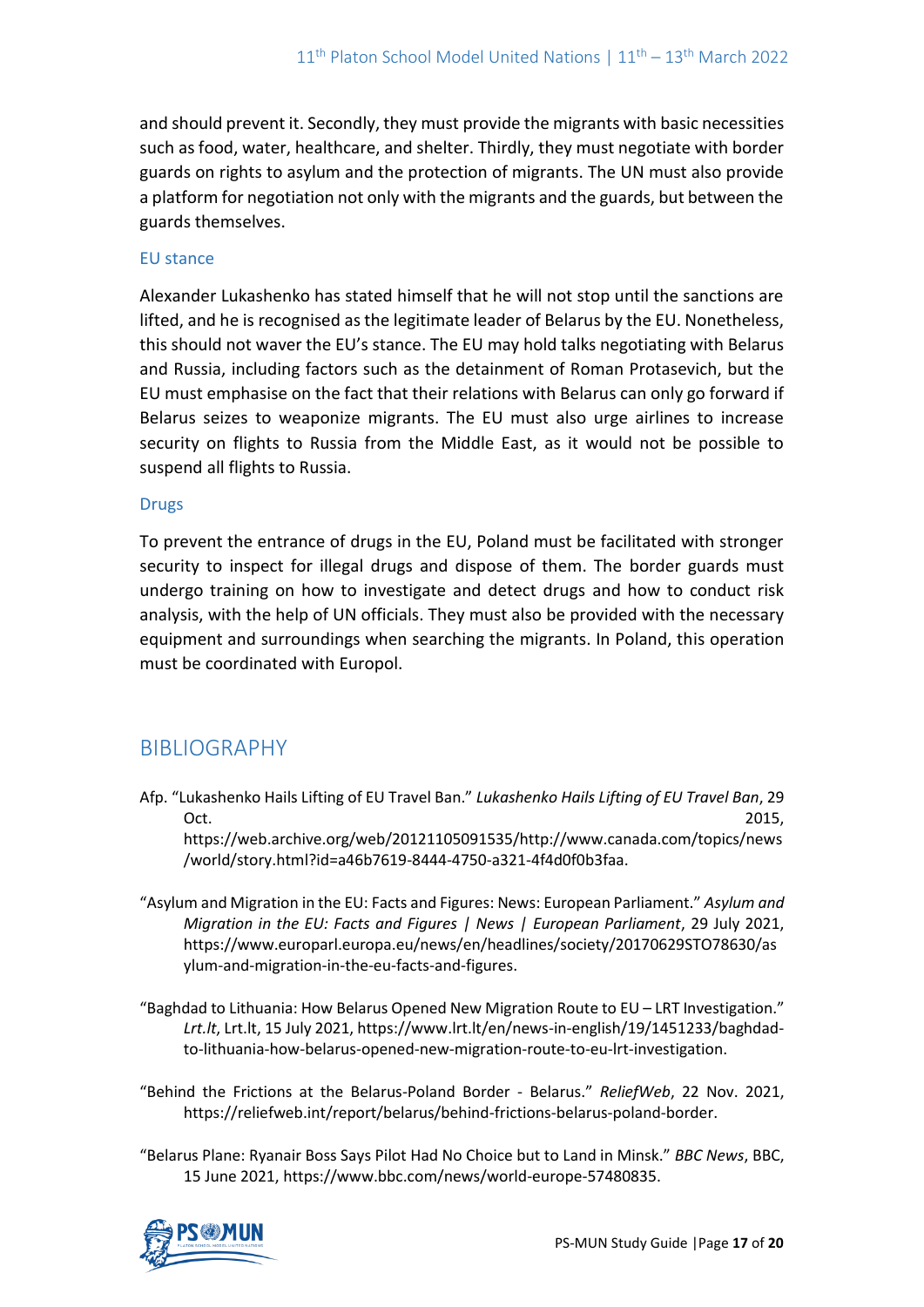- "Belarus Plane: Who Is Russian Student Sofia Sapega?" *BBC News*, BBC, 9 June 2021, https://www.bbc.com/news/world-europe-57240371.
- "Belarus Profile Timeline." *BBC News*, BBC, 20 Aug. 2018, https://www.bbc.com/news/world-europe-17941637.
- Check. "Belarus Border Crisis: How Are Migrants Getting There?" *BBC News*, BBC, 26 Nov. 2021, https://www.bbc.com/news/59233244.
- Deutsche Welle. "Belarus Diverts Ryanair Plane to Arrest Activist Journalist." *DW.COM*, 23 May 2021, https://www.dw.com/en/belarus-diverts-ryanair-plane-to-arrest-activistjournalist/a-57635240.
- Deutsche Welle. "Belarus, Poland Deny Un Access to Border as Migrants Wait." *DW.COM*, 21 Dec. 2021, https://www.dw.com/en/belarus-poland-deny-un-access-to-border-asmigrants-wait/a-60217608.
- Deutsche Welle. "Trial Starts for Men Charged with Freezer Truck Deaths of 71 Migrants." *DW.COM*, 21 June 2017, https://www.dw.com/en/trial-starts-for-men-charged-withfreezer-truck-deaths-of-71-migrants/a-39343045.
- "End 'Appalling' Belarus-Poland Border Crisis, UN Rights Office Urges | | UN News." *United Nations*, United Nations, https://news.un.org/en/story/2021/12/1108502.
- "Europe: Missing Migrants Project." *Europe | Missing Migrants Project*, 19 Dec. 2021, https://missingmigrants.iom.int/region/europe?region\_incident=4061&route=9911&y ear%5B%5D=2500.
- Hansler, Jennifer. "US and Allies Impose New Sanctions on Belarus over Migrant Crisis and Ongoing Human Rights Abuses." *CNN*, Cable News Network, 2 Dec. 2021, https://edition.cnn.com/2021/12/02/politics/us-belarus-sanctions-migrantcrisis/index.html.
- Korelina, Olga. "'Use Your Weapon' Leaked Recording Implicates Lukashenko in Authorizing Use of Lethal Force against Belarusian Protesters." *Meduza*, 15 Jan. 2021, https://meduza.io/en/feature/2021/01/15/use-your-weapon.
- "Lukashenko Claims Victory in Belarus Election." *USA Today*, Gannett Satellite Information Network, 10 and 10 Sept. 2001, https://usatoday30.usatoday.com/news/world/2001/09/09/belarus.htm.
- O'Leary, Naomi. "Irish Leasing Firms under Pressure over Alleged Use of Aircraft to Traffic Migrants." *The Irish Times*, The Irish Times, 18 Oct. 2021, https://www.irishtimes.com/business/transport-and-tourism/irish-leasing-firmsunder-pressure-over-alleged-use-of-aircraft-to-traffic-migrants-1.4703427.
- "Poland Border Crisis: Eu to Widen Belarus Sanctions as Row Intensifies." *BBC News*, BBC, 15 Nov. 2021, https://www.bbc.com/news/world-europe-59289998.

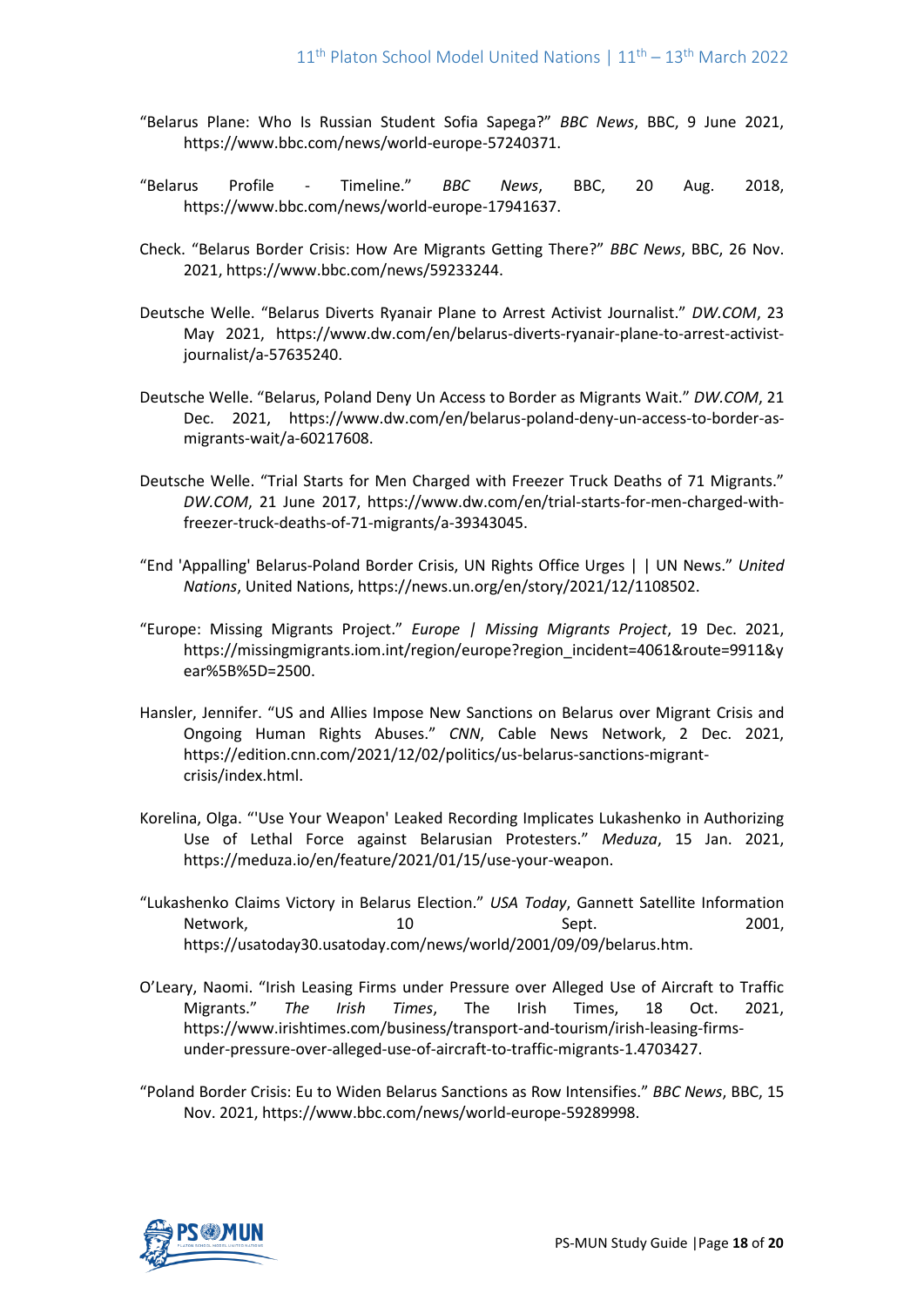- "Poland Reports Record Number of Migrants at Belarusian Border." *Reuters*, Thomson Reuters, 9 Aug. 2021, https://www.reuters.com/world/europe/poland-reports-recordnumber-migrants-belarusian-border-2021-08-09/.
- "Poland, Lithuania Call for EU Help with Migration Surge at Belarusian Border." *Reuters*, Thomson Reuters, 6 Aug. 2021, https://www.reuters.com/world/europe/polandlithuania-call-eu-help-with-migration-surge-belarusian-border-2021-08-06/.
- "Poland-Belarus: How to Resolve the Migration Crisis?" *Eurotopics.net*, Bundeszentrale Für Politische Bildung, 6 Dec. 2021, https://www.eurotopics.net/en/271143/polandbelarus-how-to-resolve-the-migration-crisis#.
- "Record 1.3 Million Sought Asylum in Europe in 2015." *Pew Research Center's Global Attitudes Project*, Pew Research Center, 20 Aug. 2020, https://www.pewresearch.org/global/2016/08/02/number-of-refugees-to-europesurges-to-record-1-3-million-in-2015/.
- "Restrictive Measures against Belarus." *Consilium*, 17 Dec. 2021, https://www.consilium.europa.eu/en/policies/sanctions/restrictive-measures-againstbelarus/.
- "Restrictive Measures against Belarus." *Consilium*, 17 Dec. 2021, https://www.consilium.europa.eu/en/policies/sanctions/restrictive-measures-againstbelarus/.
- Reuters. "'Time to Turn the Page' on EU-Belarus Ties: OSCE." *'Time to Turn the Page' on EU-Belarus Ties: OSCE*, 7 Oct. 2015, https://web.archive.org/web/20121105091450/http://www.canada.com/topics/news /world/story.html?id=c0ffe09d-e31d-4741-8d37-83e68c8e7d79.
- Rosenberg, Steve. "Belarus's Lukashenko Tells BBC: We May Have Helped Migrants into EU." *BBC News*, BBC, 19 Nov. 2021, https://www.bbc.com/news/world-europe-59343815.
- Roth, Andrew. "Belarus Escorts 1,000 Migrants towards Polish Border." *The Guardian*, Guardian News and Media, 8 Nov. 2021, https://www.theguardian.com/world/2021/nov/08/belarus-escorts-hundreds-ofmigrants-towards-polish-border.
- Ryan, Rosanna. "'Bigger than Drugs': How the Mafia Profits from the Mediterranean Migrant Crisis." *ABC Radio National*, Australian Broadcasting Corporation, 28 June 2015, https://www.abc.net.au/radionational/programs/latenightlive/how-the-mafia-profitsfrom-the-mediterranean-migrant-crisis/6573084.
- Smout, Alistair. "Britain Sending 140 Engineers to Polish Border with Belarus." *Reuters*, Thomson Reuters, 9 Dec. 2021, https://www.reuters.com/world/europe/britainsending-140-engineers-polish-border-with-belarus-2021-12-09/.
- Talani, Leila Simona. "The 2014/2015 Refugee Crisis in the EU and the Mediterranean Route." *Taylor & Francis*, 22 Apr. 2020, https://www.tandfonline.com/doi/abs/10.1080/19448953.2020.1752561?journalCod e=cjsb20.